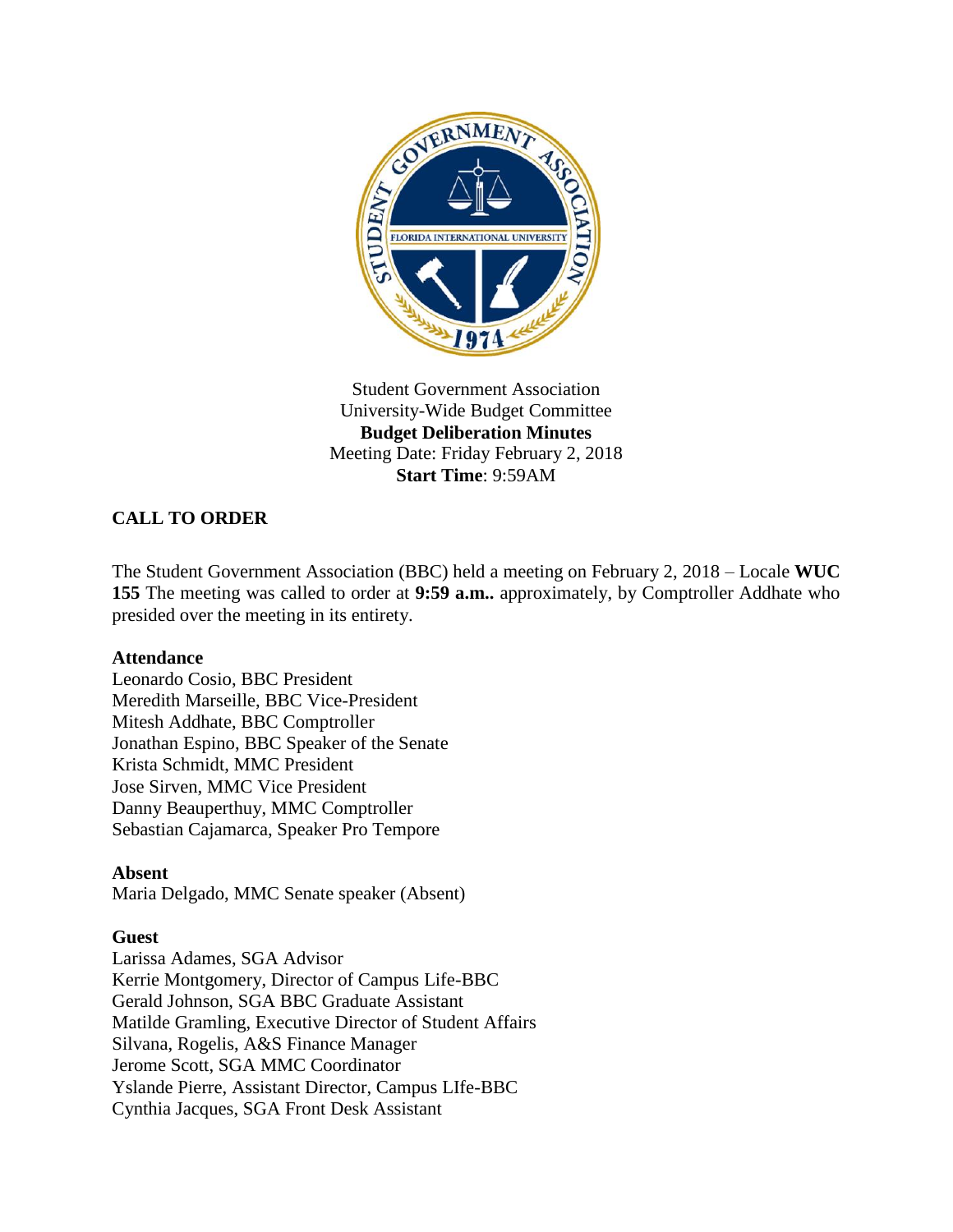Anthony Jones, SGA Front Desk Assistant

## **Welcome**

Mr. Addhate begin the meeting by welcoming and thanking the council and guests for being here for the U-Wide Budget Deliberations.

### **Deliberations-Discussion**

- At 10:00 a.m. BBC Speaker Espino moved to open discussion for MMC for 30 minutes until 10:30 a.m. BBC President Cosio second the motion. The motion passed unanimously.
- At 10:31 a.m. BBC Speaker Espino moved to extend the MMC open discussion for another 30 minutes until 11:01 a.m. MMC Vice President Sirven second the motion. The motion passed unanimously.
- Point of personal privilege was granted to BBC President Cosio at 10:50 a.m.
- At 10:59 a.m MMC Vice President Sirven moved for a 15 minute recess util 11:14. BBC President Cosio second the motion. The motion passed unanimously.

## **Deliberations - Voting**

## **I. \$178,326 Excess Allocated to MMC's \$2,829,409 budget.**

MMC President Schmidt moved to allocate \$100,000 from the \$178,326 of excess allocated to the MMC budget towards the base budget for the MMC Wellness & Recreational Center. Then the remaining \$78,326 to be allocated to the BBC Specific Budget.

BBC President Cosio seconded the motion.

Roll Call Vote: MMC Speaker Pro Tempore Cajamarca - Yay MMC Vice President Sirven - Yay MMC President Schmidt - Yay MMC Comptroller Beauperthuy - Yay BBC President Cosio - Yay BBC Vice President Marseille - Yay BBC Speaker Espino - Yay BBC Comptroller Addhate - Yay

By a unanimous decision, \$100,000 was allocated to MMC Wellness & Recreational Center Base Budget & \$78,326 to the BBC Specific Budget.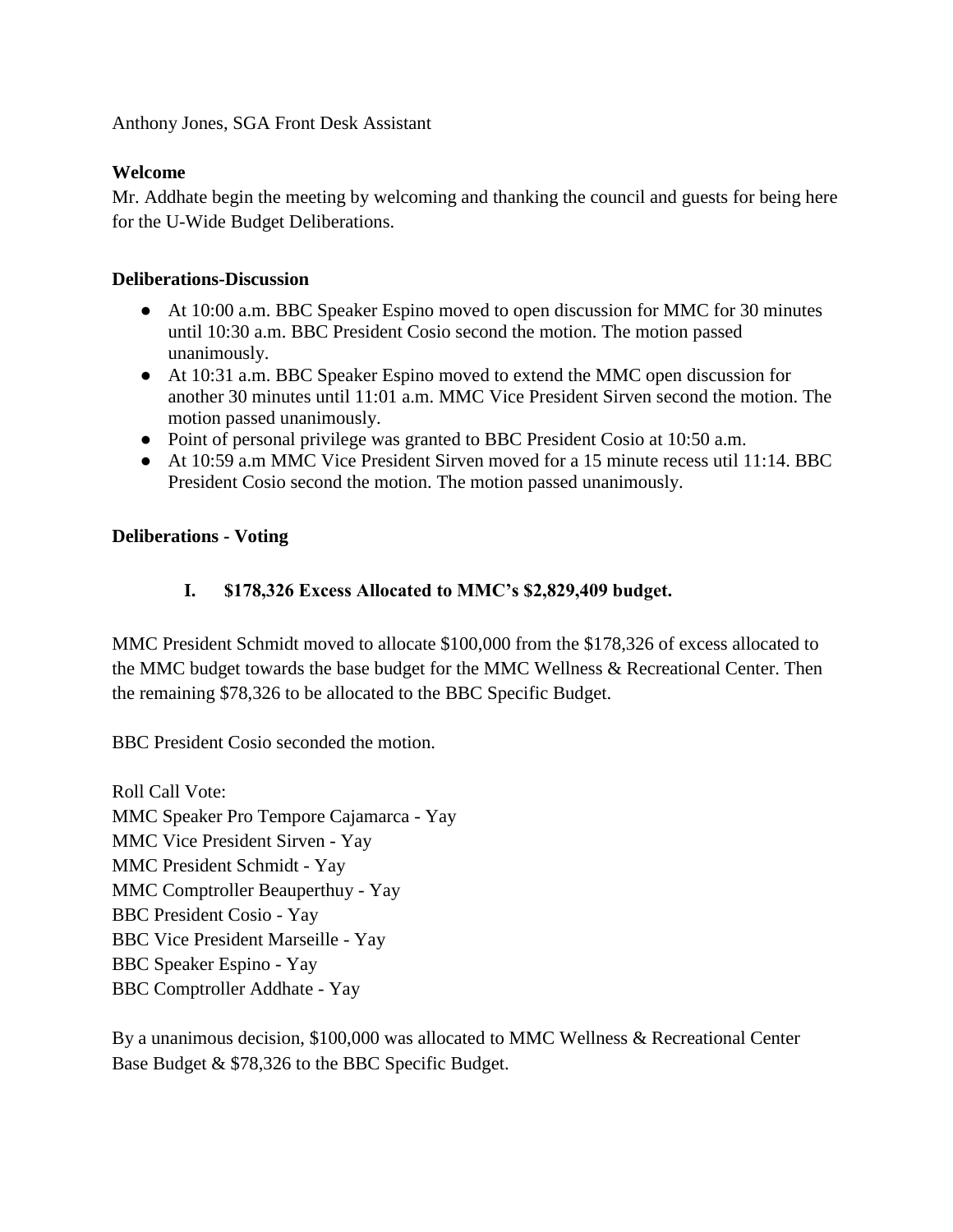#### **Alternative Breaks**

BBC President Cosio moved to allocate \$89,939 to Alternative Breaks.

MMC President Schmidt seconded the motion.

Roll Call Vote:

MMC Speaker Pro Tempore Cajamarca - Yay MMC Vice President Sirven - Yay MMC President Schmidt - Yay Mr. Beauperthuy - Yay BBC President Cosio - Yay BBC Vice President Marseille - Yay Speaker Espino - Yay Mr. Addhate - Yay

By a unanimous decision, \$89,939 was allocated to Alternative Breaks.

MMC President Schmidt moved to have 5 minutes of open discussion. BBC President Cosio seconded the motion. The motion passed unanimously.

MMC President Schmidt moved to close the discussion early. BBC President Cosio seconded the motion. The motion passed unanimously.

#### **BSU**

BBC President Cosio moved to allocate \$105,000 to BSU.

MMC Vice President Sirven seconded the motion.

Roll Call Vote:

MMC Speaker Pro Tempore Cajamarca - Yay MMC Vice President Sirven - Yay MMC President Schmidt - Yay Mr. Beauperthuy - Yay BBC President Cosio - Yay BBC Vice President Marseille - Yay Speaker Espino - Yay Mr. Addhate - Yay

By a unanimous decision \$105,000 was allocated to BSU.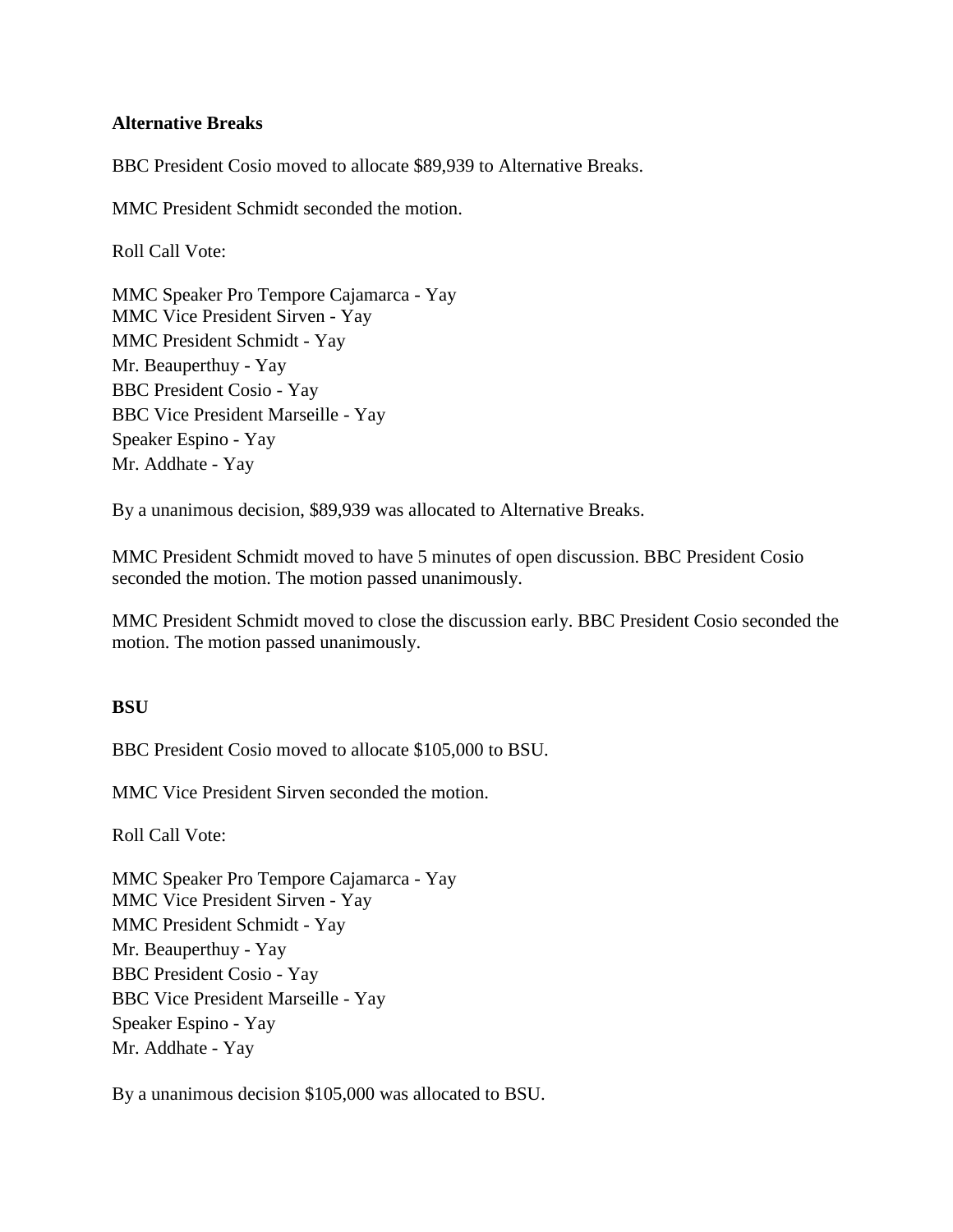#### **BMI Licence**

MMC President Schmidt moved to allocate \$37,980 to BMI License.

BBC President Cosio seconded the motion.

Roll Call Vote: MMC Speaker Pro Tempore Cajamarca - Yay MMC Vice President Sirven - Yay MMC President Schmidt - Yay Mr. Beauperthuy - Yay BBC President Cosio - Yay BBC Vice President Marseille - Yay Speaker Espino - Yay Mr. Addhate - Yay

By a unanimous decision \$37,980 was allocated to BMI License.

#### **Career Services**

MMC President Schmidt moved to allocate \$510,307 to Career Services.

MMC Vice President Sirven seconded the motion.

Roll Call Vote: MMC Speaker Pro Tempore Cajamarca - Yay MMC Vice President Sirven - Yay MMC President Schmidt - Yay Mr. Beauperthuy - Yay BBC President Cosio - Yay BBC Vice President Marseille - Yay Speaker Espino - Yay Mr. Addhate - Yay

By a unanimous decision \$510,307 was allocated to Career Services.

BBC President Cosio moved to have 2 minutes of open discussion. BBC Vice President Marseille seconded the motion. The motion passed unanimously.

MMC Vice President Sirven moved to end the discussion. MMC President Schmidt seconded the motion. The motion passed unanimously.

#### **Center for Leadership & Service**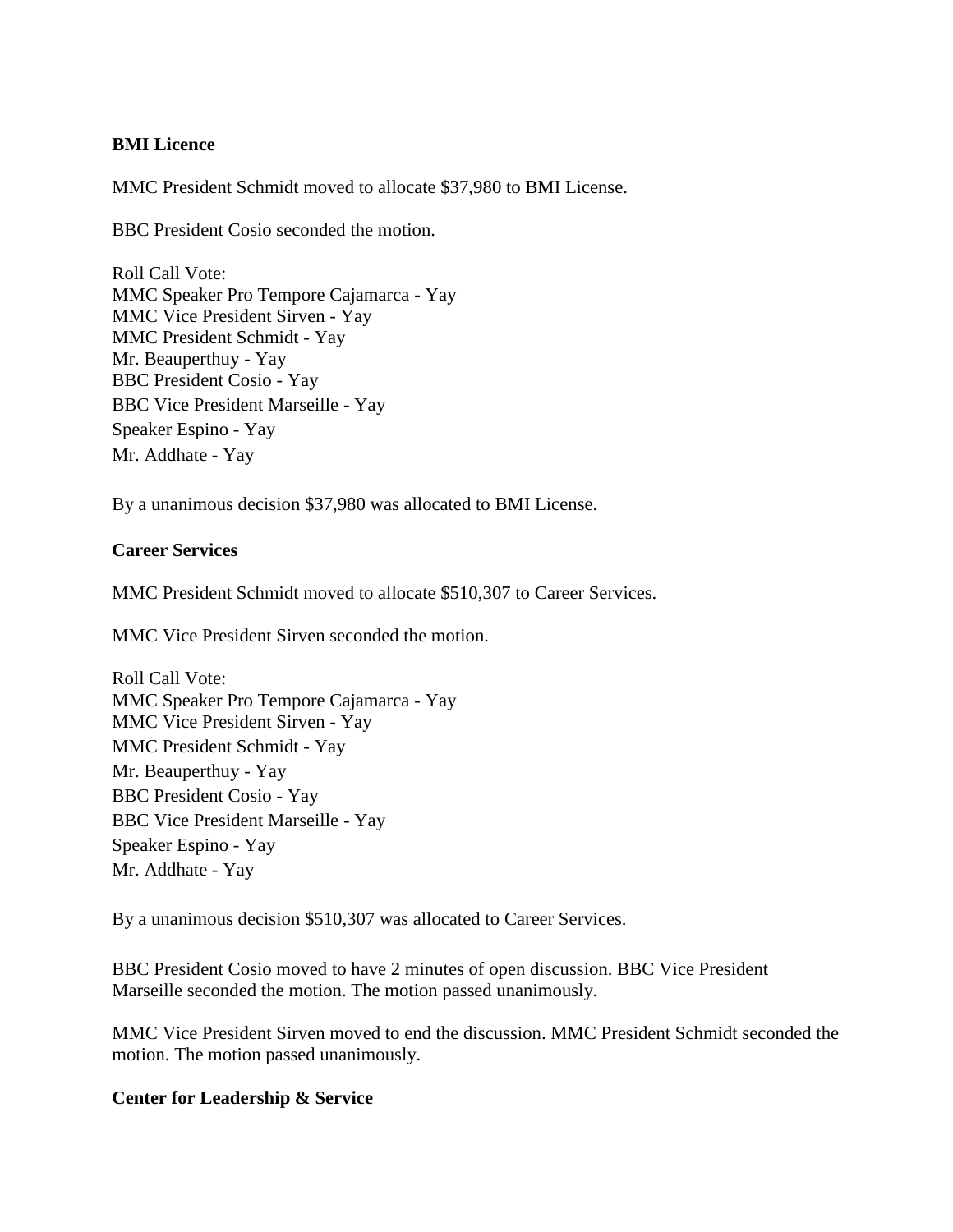MMC Vice President Sirven moved to allocate \$260,000 to the Center for Leadership & Service.

MMC President Schmidt seconded the motion.

Roll Call Vote: MMC Speaker Pro Tempore Cajamarca - Yay MMC Vice President Sirven - Yay MMC President Schmidt - Yay Mr. Beauperthuy - Yay BBC President Cosio - Yay BBC Vice President Marseille - Yay Speaker Espino - Yay Mr. Addhate - Yay

By a unanimous decision \$260,000 was allocated to the Center for Leadership & Service

MMC President Schmidt moved to add proviso language to the Center for Leadership & Service request which stated, "The allocated funds can not go towards increases in the lead team stipend." MMC Vice President Sirven seconded the motion.

Roll Call Vote: MMC Speaker Pro Tempore Cajamarca - Yay MMC Vice President Sirven - Yay MMC President Schmidt - Yay Mr. Beauperthuy - Yay BBC President Cosio - Yay BBC Vice President Marseille - Yay Speaker Espino - Yay Mr. Addhate - Yay

By a unanimous decision \$260,000 was allocated to the Center for Leadership & Service with proviso language stating, "The allocated funds can not go towards increases in the lead team stipend."

MMC Vice President Sirven moved to add proviso language to the Center of Leadership  $\&$ Services request which stated "\$4,000 of the budget must go toward the Change Maker Initiatives. The CLS Summit must be planned collaboratively with the lead team. \$6,000 of the budget to be allocated to the Student Food Pantry and must remain in the ASBO account and administered by the ASBO office."

MMC Speaker Pro Tempore Cajamarca moved to second the motion.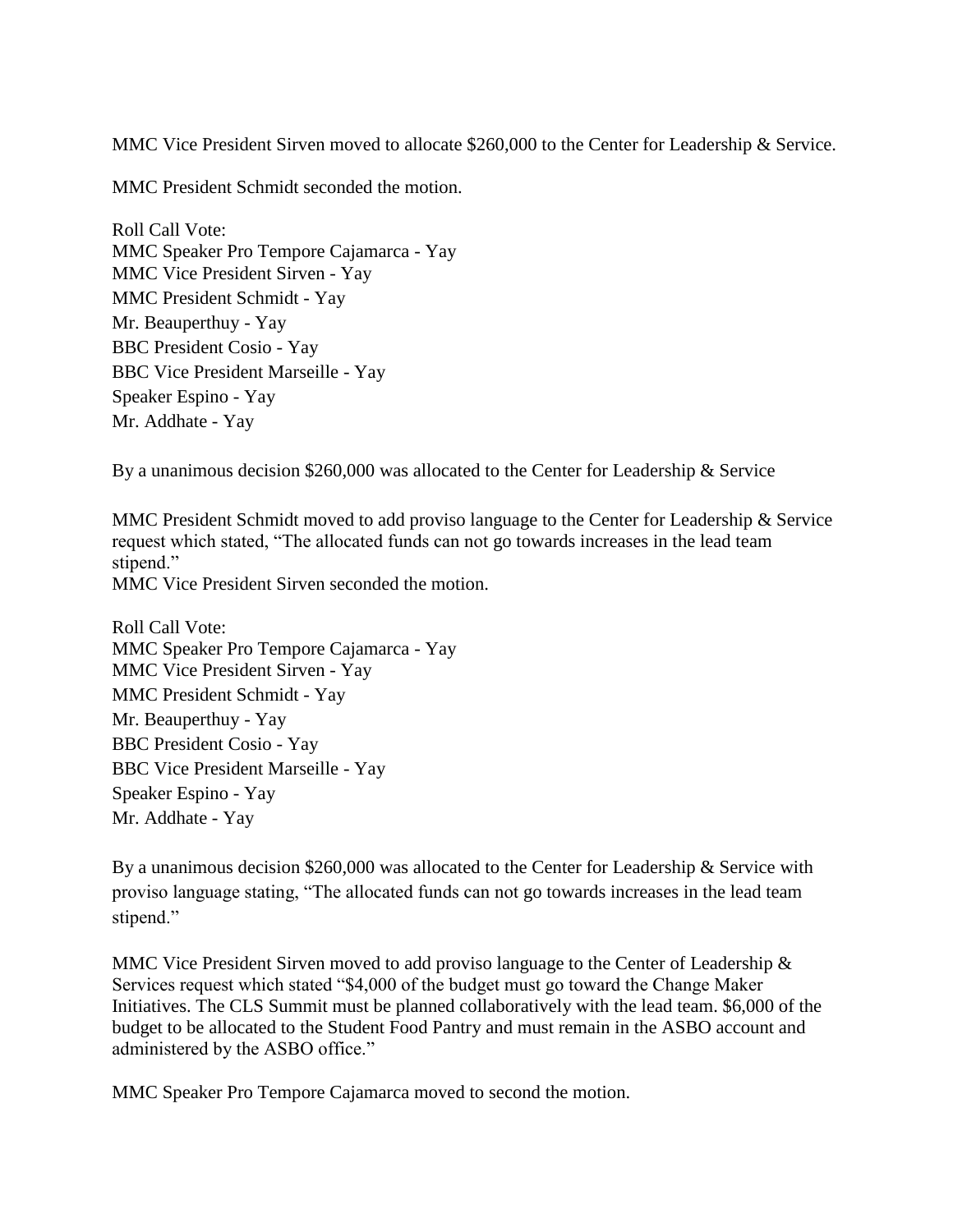Roll Call Vote: MMC Speaker Pro Tempore Cajamarca - Yay MMC Vice President Sirven - Yay MMC President Schmidt - Yay Mr. Beauperthuy - Yay BBC President Cosio - Yay BBC Vice President Marseille - Yay Speaker Espino - Yay Mr. Addhate - Yay

By a unanimous decision \$260,000 was allocated to the Center for Leadership & Service with proviso language stating, "The allocated funds can not go towards increases in the lead team stipend. Also \$4,000 of the budget must go toward the Change Maker Initiatives. The CLS Summit must be planned collaboratively with the lead team. And \$6,000 of the budget is to be allocated to the Student Food Pantry and must remain in the ASBO account and administered by the ASBO office."

#### **Convocation**

MMC president Schmidt moved to allocate \$45,634 to Convocation.

BBC President Cosio seconded the motion.

Roll Call Vote: MMC Speaker Pro Tempore Cajamarca - Yay MMC Vice President Sirven - Yay MMC President Schmidt - Yay Mr. Beauperthuy - Yay BBC President Cosio - Yay BBC Vice President Marseille - Yay Speaker Espino - Yay Mr. Addhate - Yay

By a unanimous decision \$45,634 was allocated to Convocation.

#### **Diversity Day**

MMC President Schmidt moved to allocate \$8,720 to Diversity Day.

BBC President Cosio seconded the motion.

Roll Call Vote: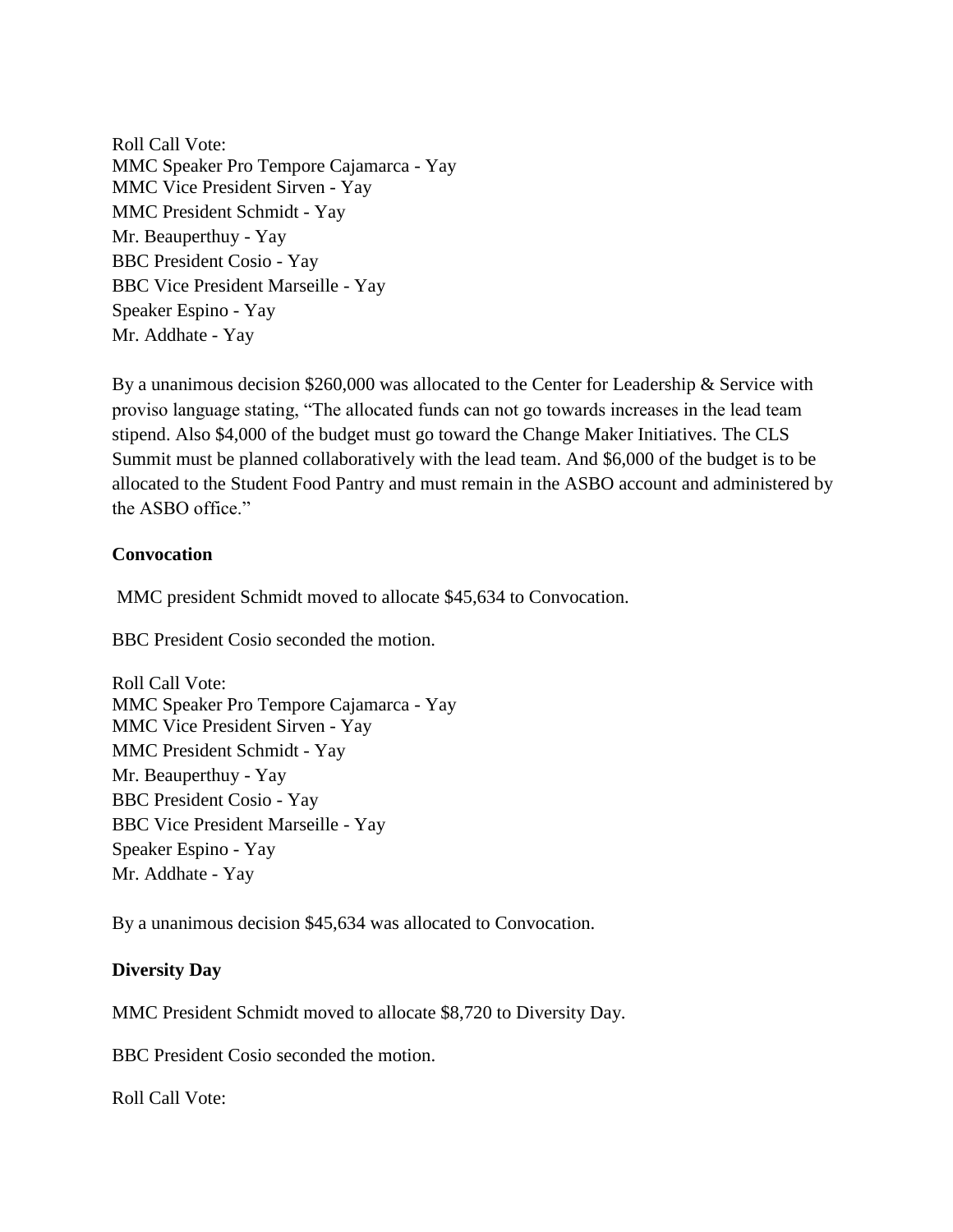MMC Speaker Pro Tempore Cajamarca - Yay MMC Vice President Sirven - Yay MMC President Schmidt - Yay Mr. Beauperthuy - Yay BBC President Cosio - Yay BBC Vice President Marseille - Yay Speaker Espino - Yay Mr. Addhate - Yay By a unanimous decision \$8,720 was allocated to Diversity Day.

## **FIU In D.C.**

BBC President Cosio moved to allocate \$26,664 to FIU In D.C. (With Proviso Language)

MMC Vice President Sirven seconded the motion.

Roll Call Vote: MMC Speaker Pro Tempore Cajamarca - Yay MMC Vice President Sirven - Yay MMC President Schmidt - Yay Mr. Beauperthuy - Yay BBC President Cosio - Yay BBC Vice President Marseille - Yay Speaker Espino - Yay Mr. Addhate - Yay

By a unanimous decision \$26,664 was allocated to FIU In D.C.

MMC Vice President Sirven moved to add proviso language to the FIU In D.C request which stated, "The allocated funds must stay in the FIU SGA account & be administered by FIU SGA."

BBC President Cosio moved to make a friendly amendment to MMC Vice President Sirven's motion to state, "administered by both FIU SGA Presidents" rather than "administered by SGA." The friendly amendment was accepted.

BBC President Cosio seconded the motion.

Roll Call Vote: MMC Speaker Pro Tempore Cajamarca - Yay MMC Vice President Sirven - Yay MMC President Schmidt - Yay Mr. Beauperthuy - Yay BBC President Cosio - Yay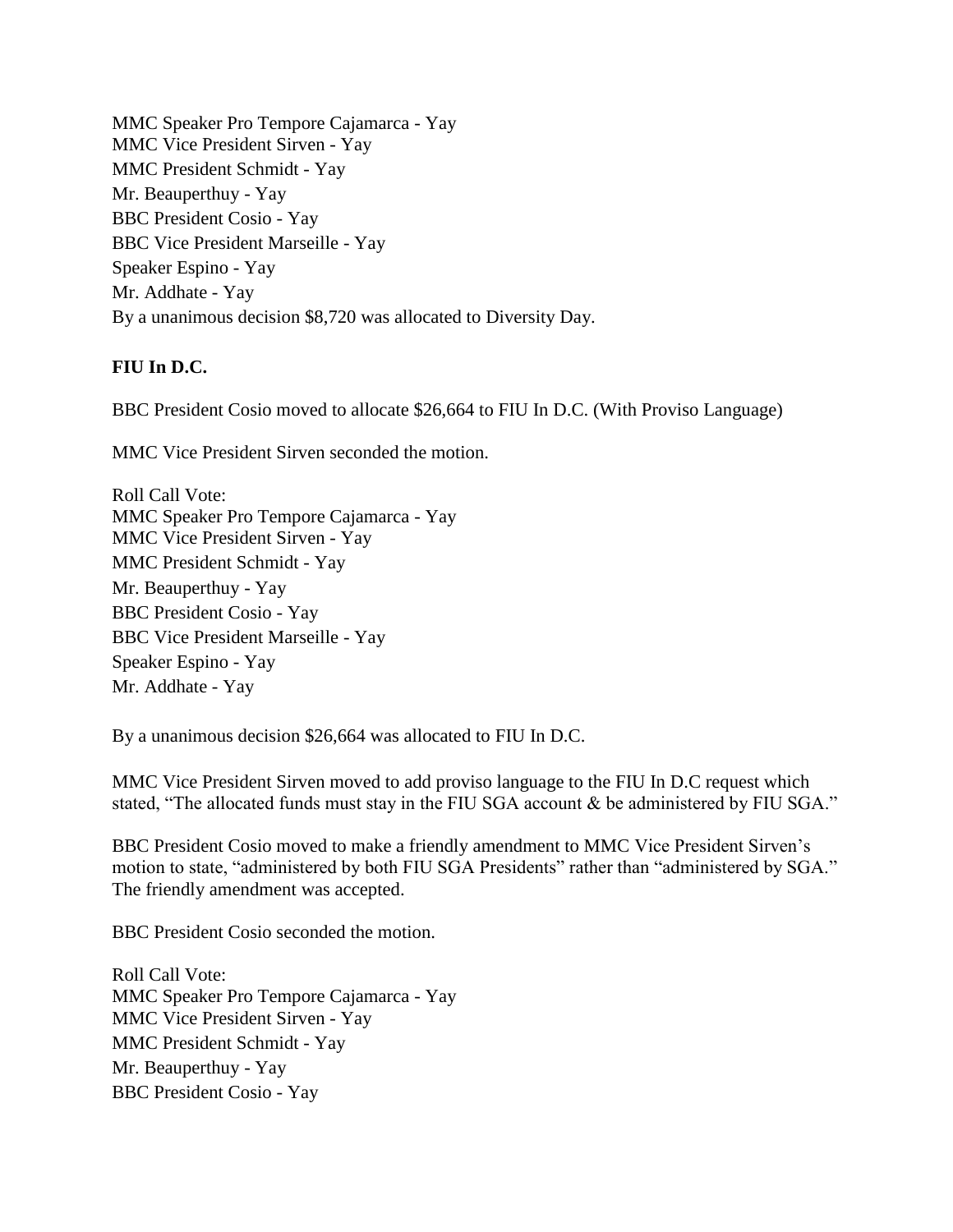BBC Vice President Marseille - Yay Speaker Espino - Yay Mr. Addhate - Yay

By a unanimous decision \$26,664 was allocated to FIU In D.C. with proviso language stating, "The allocated funds must stay in the FIU SGA account  $\&$  be administered by both FIU SGA Presidents."

### **Finance & Human Resources Student Affairs**

BBC president Cosio moved to allocate \$77,301 to Finance & Human Resources Student affairs.

BBC Vice President Marseille seconded the motion.

Roll Call vote: MMC Speaker Pro Tempore Cajamarca - Yay MMC Vice President Sirven - Yay MMC President Schmidt - Yay Mr. Beauperthuy - Yay BBC President Cosio - Yay BBC Vice President Marseille - Yay Speaker Espino - Yay Mr. Addhate - Yay

By a unanimous decision \$77,301 was allocated to Finance & Human Resources Student affairs.

## **FIU Online**

BBC President Cosio moved to allocate \$0 to FIU Online.

MMC President Schmidt seconded the motion.

Roll Call Vote: MMC Speaker Pro Tempore Cajamarca - Yay MMC Vice President Sirven - Yay MMC President Schmidt - Yay Mr. Beauperthuy - Yay BBC President Cosio - Yay BBC Vice President Marseille - Yay Speaker Espino - Yay Mr. Addhate - Yay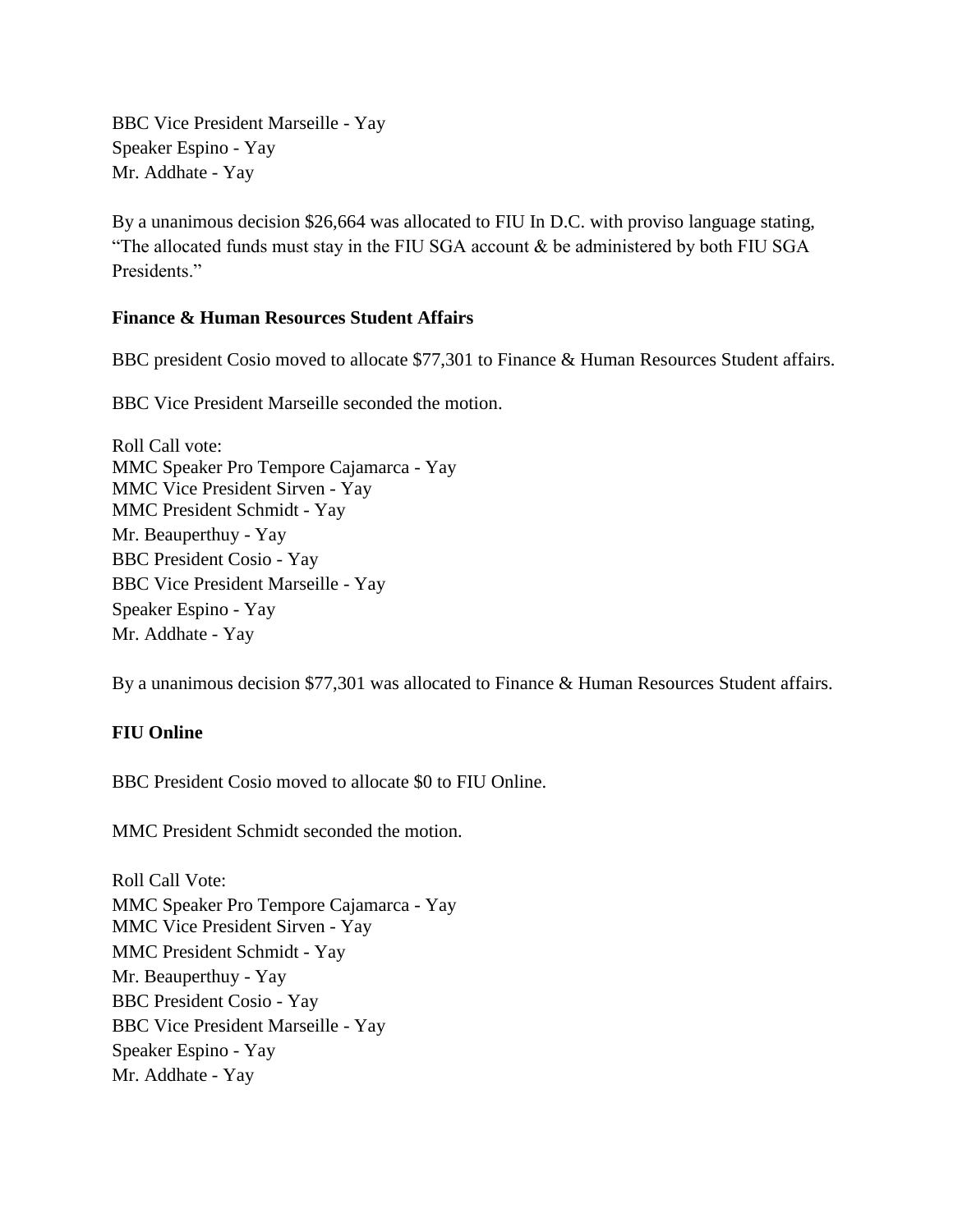By a unanimous decision \$0 was allocated to FIU Online.

#### **Graham Center**

BBC Vice president Marseille moved to have 5 minutes of open discussion.

The motion failed.

MMC President Schmidt moved to allocate \$2,963,829 to the Graham Center

BBC President Cosio seconded the motion.

Roll Call Vote:

MMC Speaker Pro Tempore Cajamarca - Yay MMC Vice President Sirven - Yay MMC President Schmidt - Yay Mr. Beauperthuy - Yay BBC President Cosio - Yay BBC Vice President Marseille - Yay Speaker Espino - Yay Mr. Addhate - Nay

By a 7-1 decision \$2,963,829 was allocated to the Graham Center.

BBC Vice President Marseille moved to have 5 minutes of open discussion. MMC Vice President Sirven seconded the motion. The motion passed unanimously.

BBC President Cosio moved to end the open discussion. MMC President Schmidt seconded the motion. The motion passed unanimously.

#### **Homecoming**

MMC President Schmidt moved to allocate \$447,716 to Homecoming. BBC president Cosio seconded the motion.

Roll Call Vote: MMC Speaker Pro Tempore Cajamarca - Yay MMC Vice President Sirven - Yay MMC President Schmidt - Yay Mr. Beauperthuy - Yay BBC President Cosio - Yay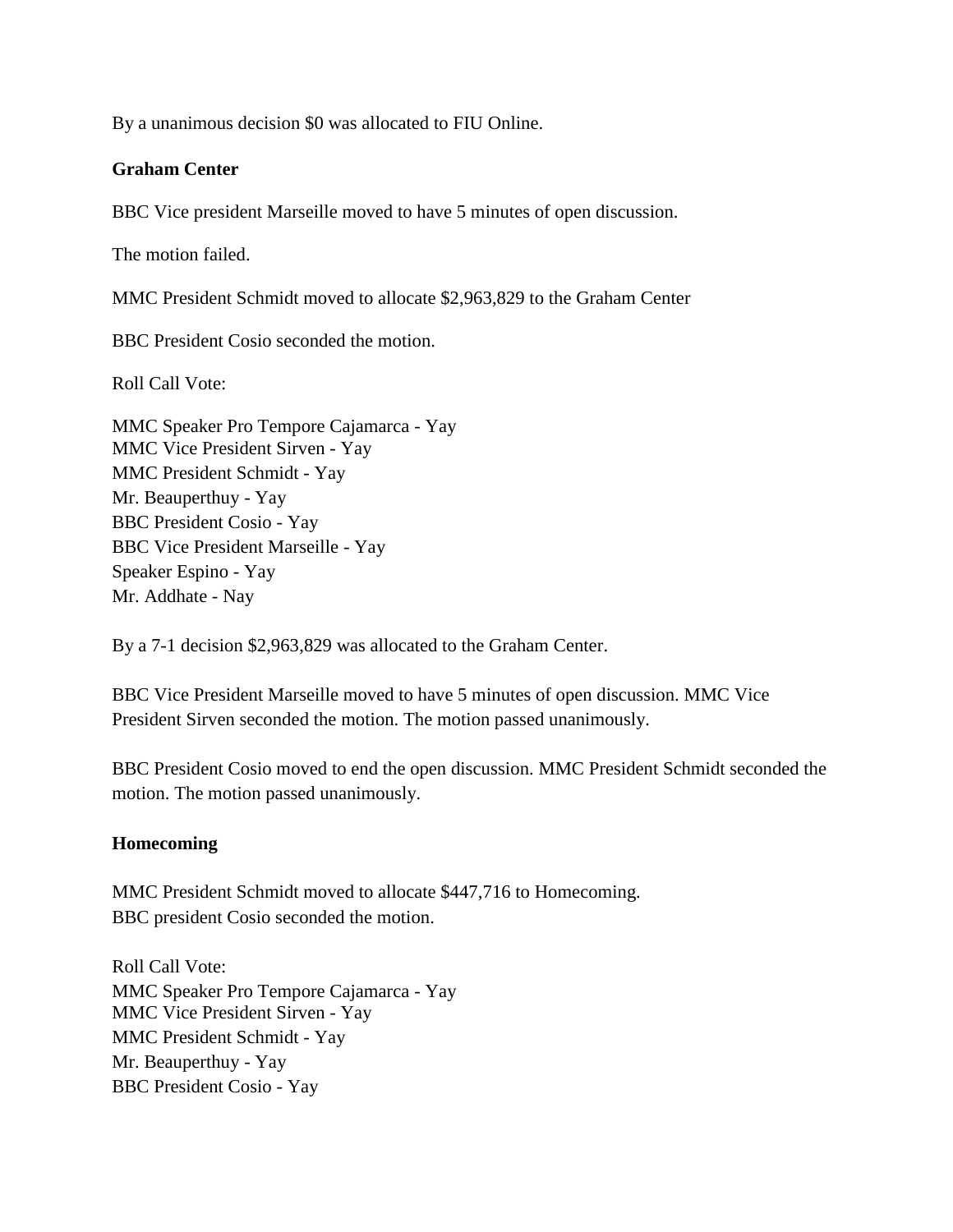BBC Vice President Marseille - Yay Speaker Espino - Yay Mr. Addhate - Yay

By a unanimous decision \$447,716 was allocated to Homecoming.

## **ISSS**

BBC President Cosio moved to allocate \$18,000 to ISSS. (With Proviso Language)

BBC Vice President Marseille seconded the motion.

Roll Call Vote: MMC Speaker Pro Tempore Cajamarca - Yay MMC Vice President Sirven - Yay MMC President Schmidt - Yay Mr. Beauperthuy - Yay BBC President Cosio - Yay BBC Vice President Marseille - Yay Speaker Espino - Yay Mr. Addhate - Yay

By a unanimous decision \$18,000 was allocated to ISSS.

BBC President Cosio moved to add proviso language to the ISSS request which stated, "ISSS shall not receive A&S fees next fiscal year and should look for funding elsewhere."

MMC Vice President Sirven motioned to make a friendly amendment to BBC President Cosio's motion which added the statement, "other than the current two administrative positions." To ultimately make the proviso language read, "ISSS shall not receive A&S fees next fiscal year other than the current two administrative positions and should look for funding elsewhere." BBC President Cosio accepted the amendment.

MMC President Schmidt seconds the motion.

Roll Call Vote: MMC Speaker Pro Tempore Cajamarca - Yay MMC Vice President Sirven - Yay MMC President Schmidt - Yay Mr. Beauperthuy - Yay BBC President Cosio - Yay BBC Vice President Marseille - Yay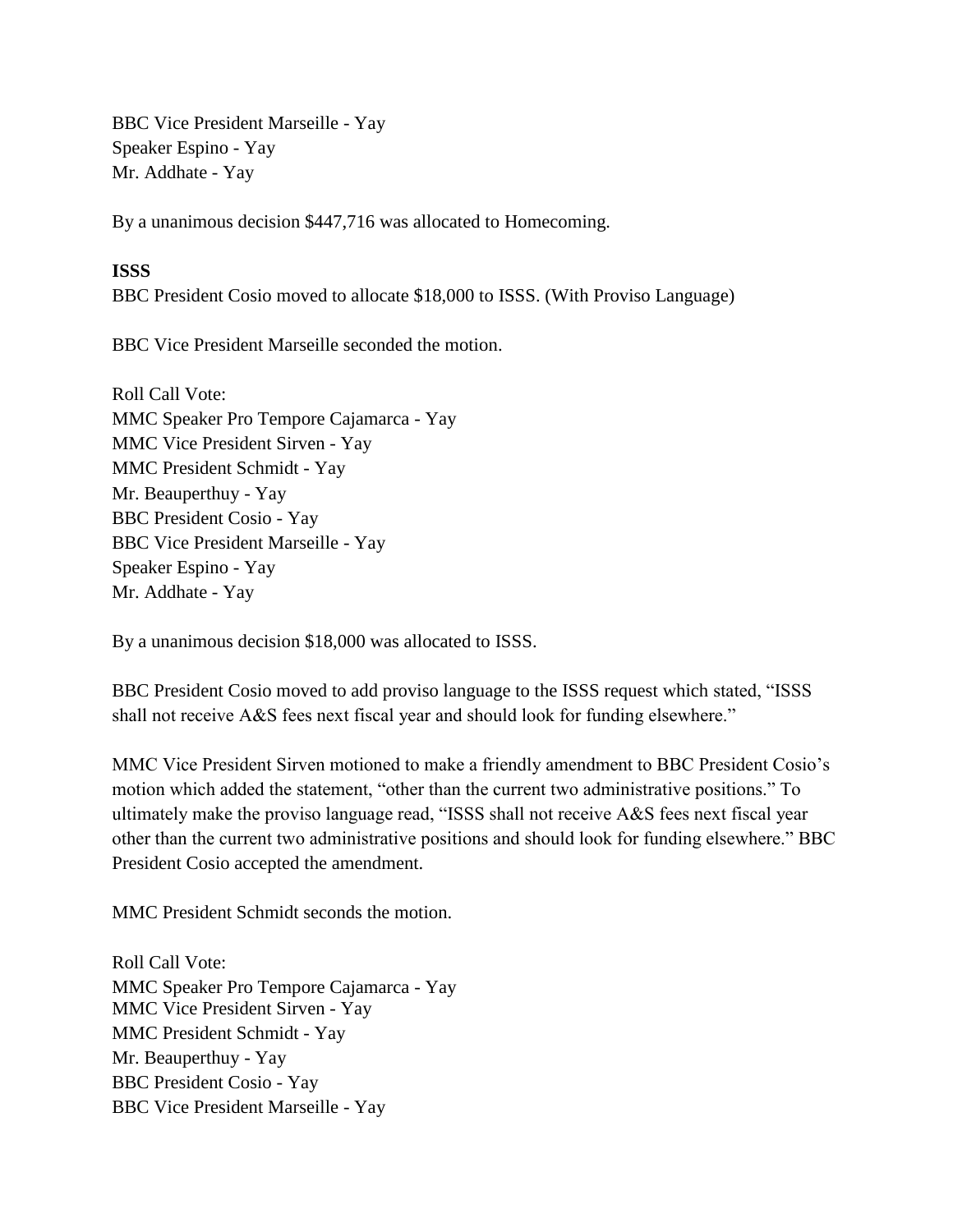Speaker Espino - Yay Mr. Addhate - Yay

By a unanimous decision \$18,000 was allocated to ISSS with proviso language stating, "ISSS shall not receive A&S fees next fiscal year other than the current two administrative positions and should look for funding elsewhere."

# **LGBTQA**

MMC President Schmidt moved to allocate \$0 to LGBTQA. BBC President Cosio seconded the motion.

Roll Call Vote: MMC Speaker Pro Tempore Cajamarca - Yay MMC Vice President Sirven - Yay MMC President Schmidt - Yay Mr. Beauperthuy - Yay BBC President Cosio - Yay BBC Vice President Marseille - Yay Speaker Espino - Yay Mr. Addhate - Yay

By a unanimous decision \$0 was allocated to LGBTQA.

# **Mr. & Ms. FIU Scholarship**

BBC President Cosio moved to allocate \$0 to Mr. & Ms. FIU Scholarship.

MMC President Schmidt seconded the motion.

Roll Call Vote: MMC Speaker Pro Tempore Cajamarca - Yay MMC Vice President Sirven - Yay MMC President Schmidt - Yay Mr. Beauperthuy - Yay BBC President Cosio - Yay BBC Vice President Marseille - Yay Speaker Espino - Yay Mr. Addhate - Yay

By a unanimous decision \$0 was allocated to the Mr. & Ms. FIU Scholarship.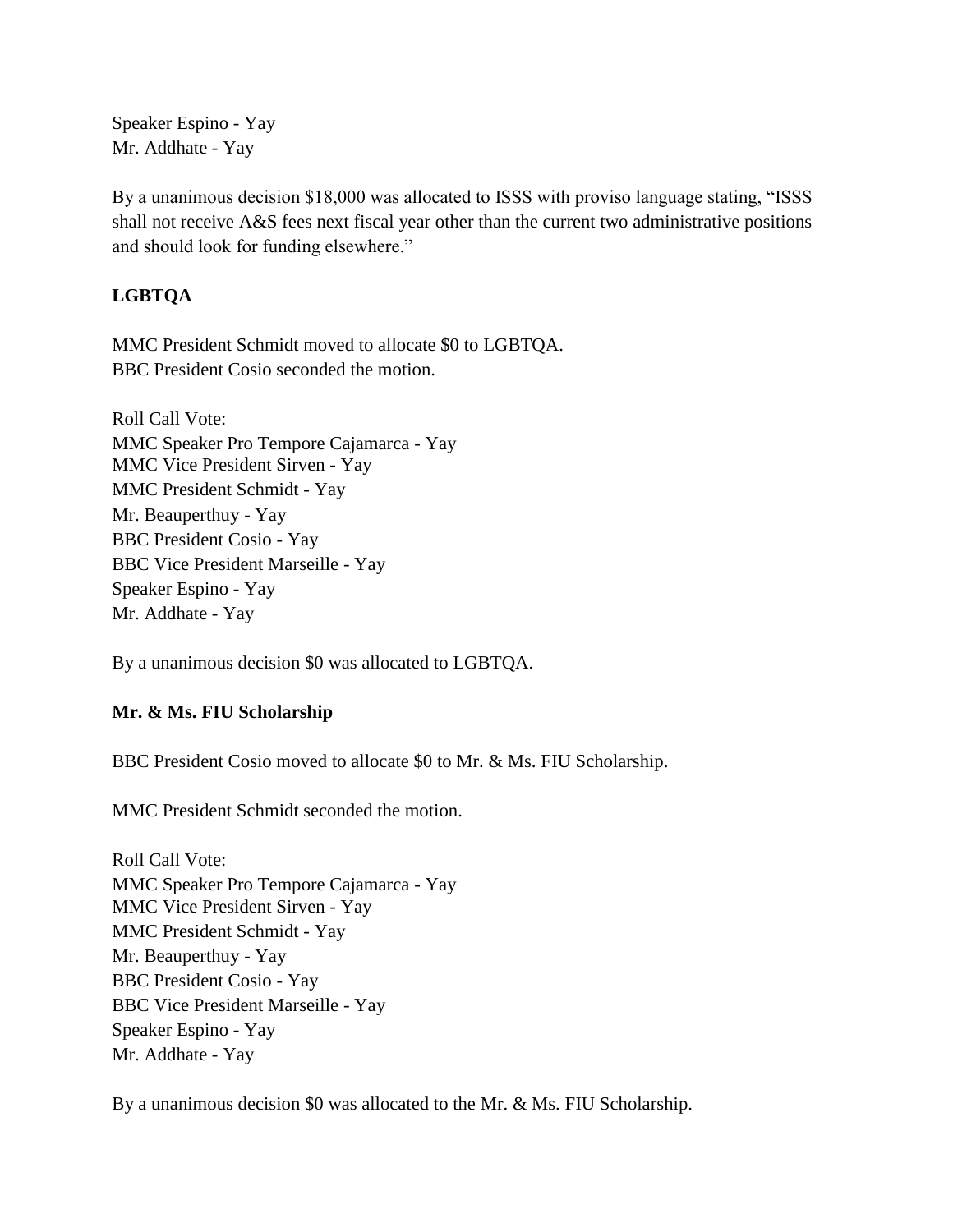### **MPAS**

MMC President Schmidt moved to allocate \$100,000 to MPAS. (With Proviso Language)

BBC Vice President Marseille seconded the motion.

Roll Call Vote:

MMC Speaker Pro Tempore Cajamarca - Yay MMC Vice President Sirven - Yay MMC President Schmidt - Yay Mr. Beauperthuy - Yay BBC President Cosio - Yay BBC Vice President Marseille - Yay Speaker Espino - Yay Mr. Addhate - Yay

By a unanimous decision \$100,000 was allocated to MPAS.

MMC Vice President Sirven moved to add proviso language to the MPAS request which stated, "The funds allocated to MPAS can not be used for the MLK Breakfast or any other program/event not open to all students and LGBQTA must receive \$30,000 to use in a unique activity number for the purpose of LGBQTA."

BBC President Cosio seconded the motion.

Roll Call Vote: MMC Speaker Pro Tempore Cajamarca - Yay MMC Vice President Sirven - Yay MMC President Schmidt - Yay Mr. Beauperthuy - Yay BBC President Cosio - Yay BBC Vice President Marseille - Yay Speaker Espino - Yay Mr. Addhate - Yay

By a unanimous decision \$100,000 was allocated to MPAS with proviso language stating, "The funds allocated to MPAS can not be used for the MLK Breakfast or any other program/event not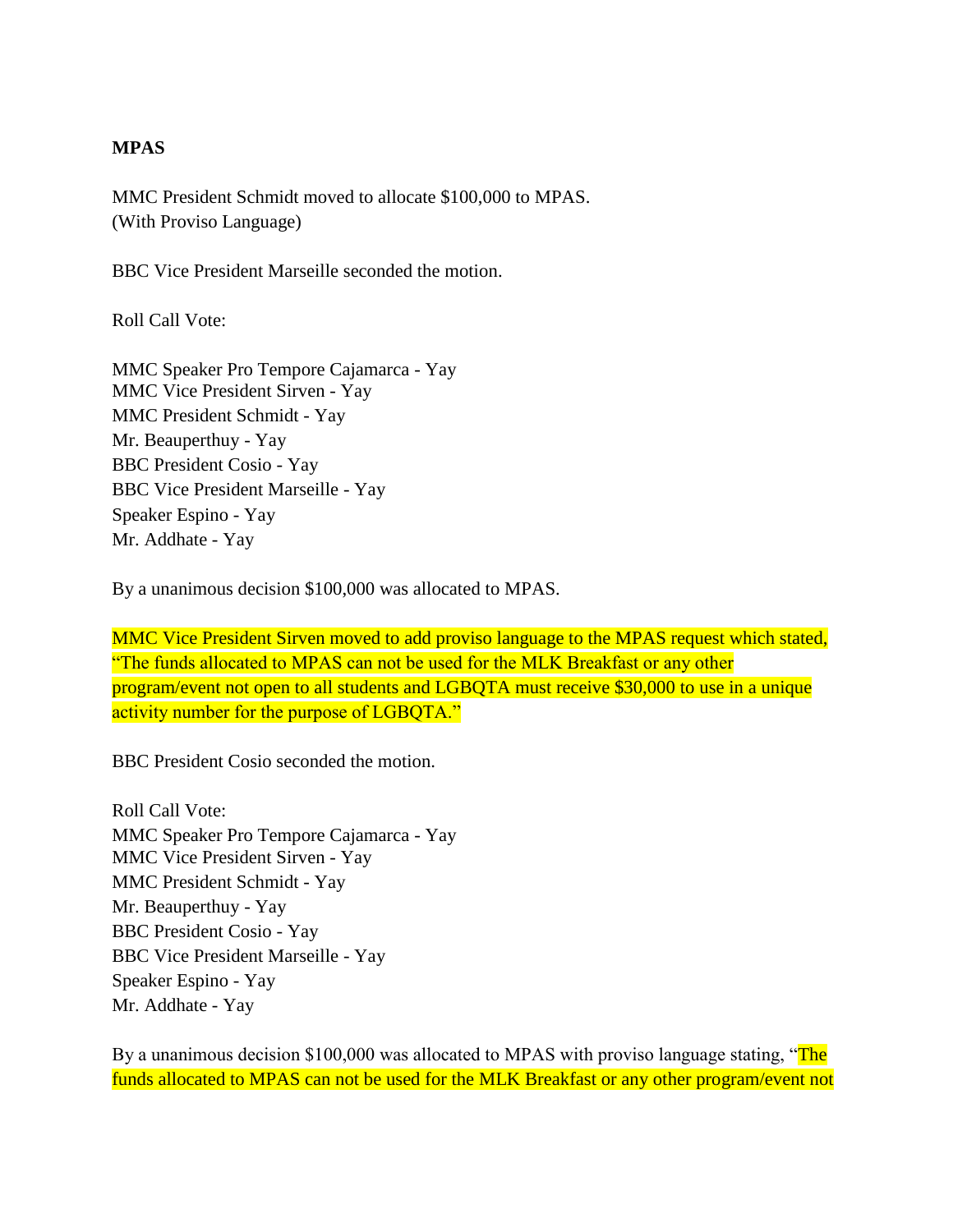## open to all students and LGBQTA must receive \$30,000 to use in a unique activity number for the purpose of LGBQTA."

### **MCNair Program**

MMC President Schmidt moved to allocate \$0 to the MCNair Program.

BBC Vice President Marseille seconded the motion.

Roll Call Vote: MMC Speaker Pro Tempore Cajamarca - Yay MMC Vice President Sirven - Yay MMC President Schmidt - Yay Mr. Beauperthuy - Yay BBC President Cosio - Yay BBC Vice President Marseille - Yay Speaker Espino - Yay Mr. Addhate - Yay

By a unanimous decision \$0 was allocated to the MCNair Program.

#### **Office of Student Access & Success**

MMC President Schmidt moved to allocate \$63,246 to the Office of Student Access & Success. (With Proviso Language)

BBC President Cosio seconded the motion. Roll Call Vote: MMC Speaker Pro Tempore Cajamarca - Yay MMC Vice President Sirven - Yay MMC President Schmidt - Yay Mr. Beauperthuy - Yay BBC President Cosio - Yay BBC Vice President Marseille - Yay Speaker Espino - Yay Mr. Addhate - Yay By a unanimous decision \$63,246 was allocated to the Office of Student Access & Success.

MMC Vice President Sirven moved to add proviso language to the Office of Student Access & Success request which stated, "Position should be allocated to the Dean of Students Office & report to the Dean of Students Office and work with the office of Student Access & success."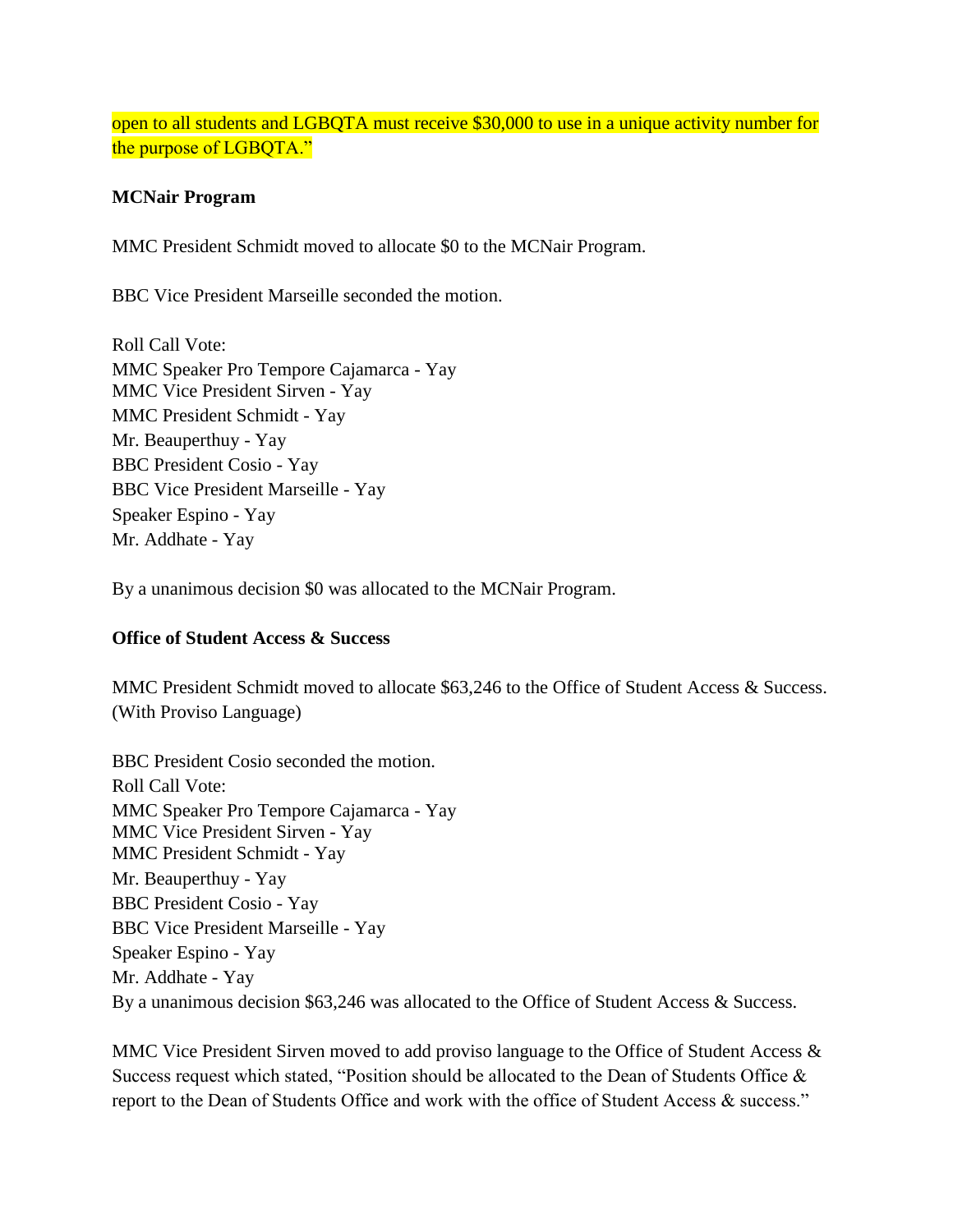MMC President Schmidt motioned to make a friendly amendment to MMC Vice President Sirven's motion to insert, " for a success coach" to make the proviso language read, "Position should be allocated to the Dean of Students Office for a success coach & report to the Dean of Students Office and work with the office of Student Access & success." MMC President Schmidt seconded the motion.

Roll Call Vote: MMC Speaker Pro Tempore Cajamarca - Yay MMC Vice President Sirven - Yay MMC President Schmidt - Yay Mr. Beauperthuy - Yay BBC President Cosio - Yay BBC Vice President Marseille - Yay Speaker Espino - Yay Mr. Addhate - Yay

By a unanimous decision \$63,246 was allocated to the Office of Student Access & Success with proviso language stating, "Position should be allocated to the Dean of Students Office for a success coach & report to the Dean of Students Office and work with the office of Student Access & success."

## **OrgSync/Engage**

BBC Vice President Marseille moved to allocate \$57,920 to OrgSync/Engage

MMC President Schmidt seconded the motion.

Roll Call Vote: MMC Speaker Pro Tempore Cajamarca - Yay MMC Vice President Sirven - Yay MMC President Schmidt - Yay Mr. Beauperthuy - Yay BBC President Cosio - Yay BBC Vice President Marseille - Yay Speaker Espino - Yay Mr. Addhate - Yay

By a unanimous decision \$57,920 was allocated to OrgSync/Engage.

#### **Orientation & Parent Programs/Panther Camp**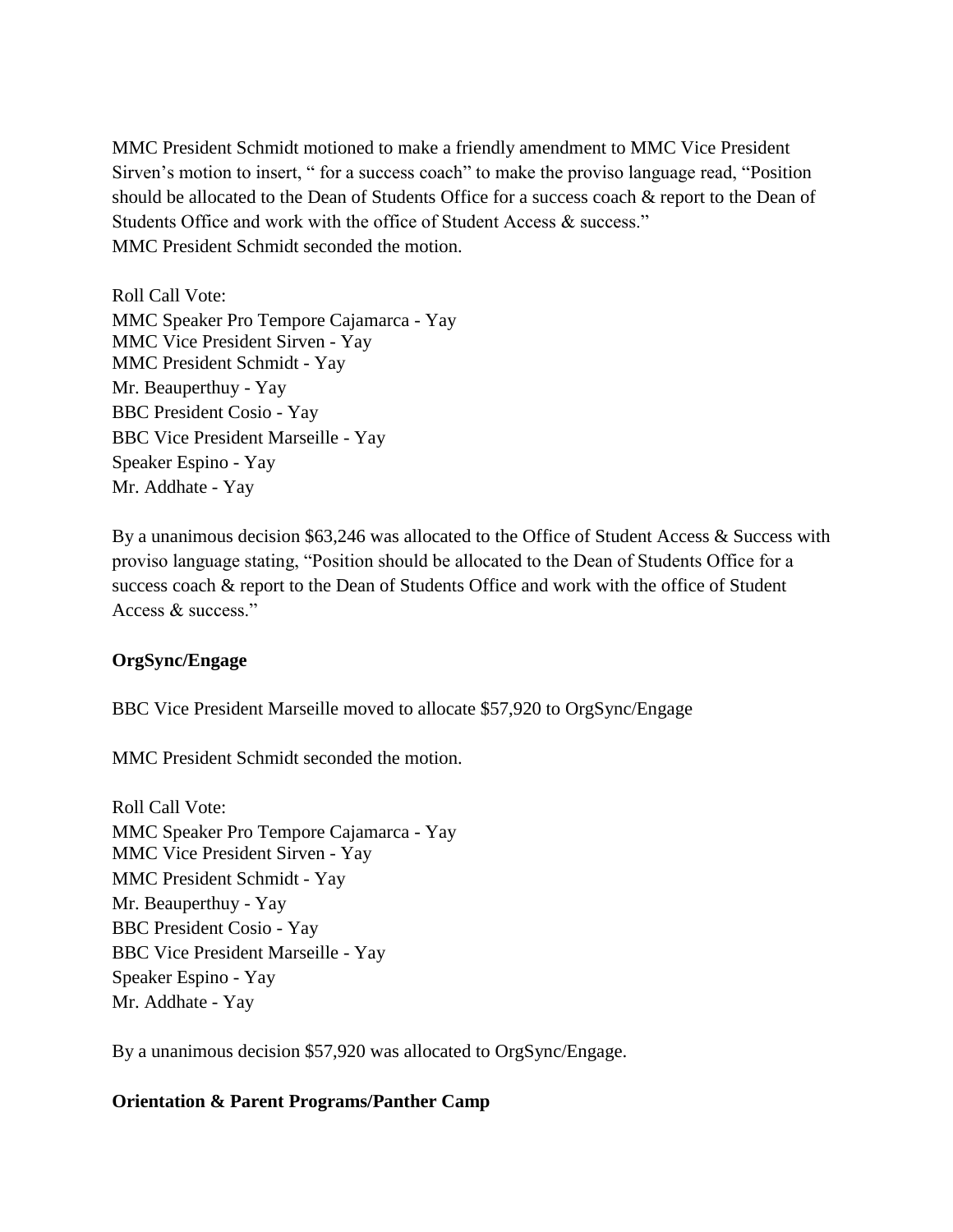MMC President Schmidt moved to allocate \$200,000 to Orientation & Parent Programs/Panther Camp.

BBC president Cosio seconded the motion.

Roll Call Vote: MMC Speaker Pro Tempore Cajamarca - Yay MMC Vice President Sirven - Yay MMC President Schmidt - Yay Mr. Beauperthuy - Yay BBC President Cosio - Yay BBC Vice President Marseille - Yay Speaker Espino - Yay Mr. Addhate - Yay

By a unanimous decision \$200,000 was allocated to the Orientation & Parent Programs/Panther Camp.

### **Panther Luau**

MMC Vice President Sirven moved to allocate \$12,080 to the Panther Luau. (With Proviso Language)

MMC President Schmidt seconded the motion.

Roll Call Vote: MMC Speaker Pro Tempore Cajamarca - Yay MMC Vice President Sirven - Yay MMC President Schmidt - Yay Mr. Beauperthuy - Yay BBC President Cosio - Yay BBC Vice President Marseille - Yay Speaker Espino - Yay Mr. Addhate - Yay

By a unanimous decision \$12,080 was allocated to the Panther Luau.

MMC President Schmidt moved to add proviso language to the Panther Luau request stating, "The Panther Luau needs to increase **awareness** U-Wide."

BBC president Cosio seconded the motion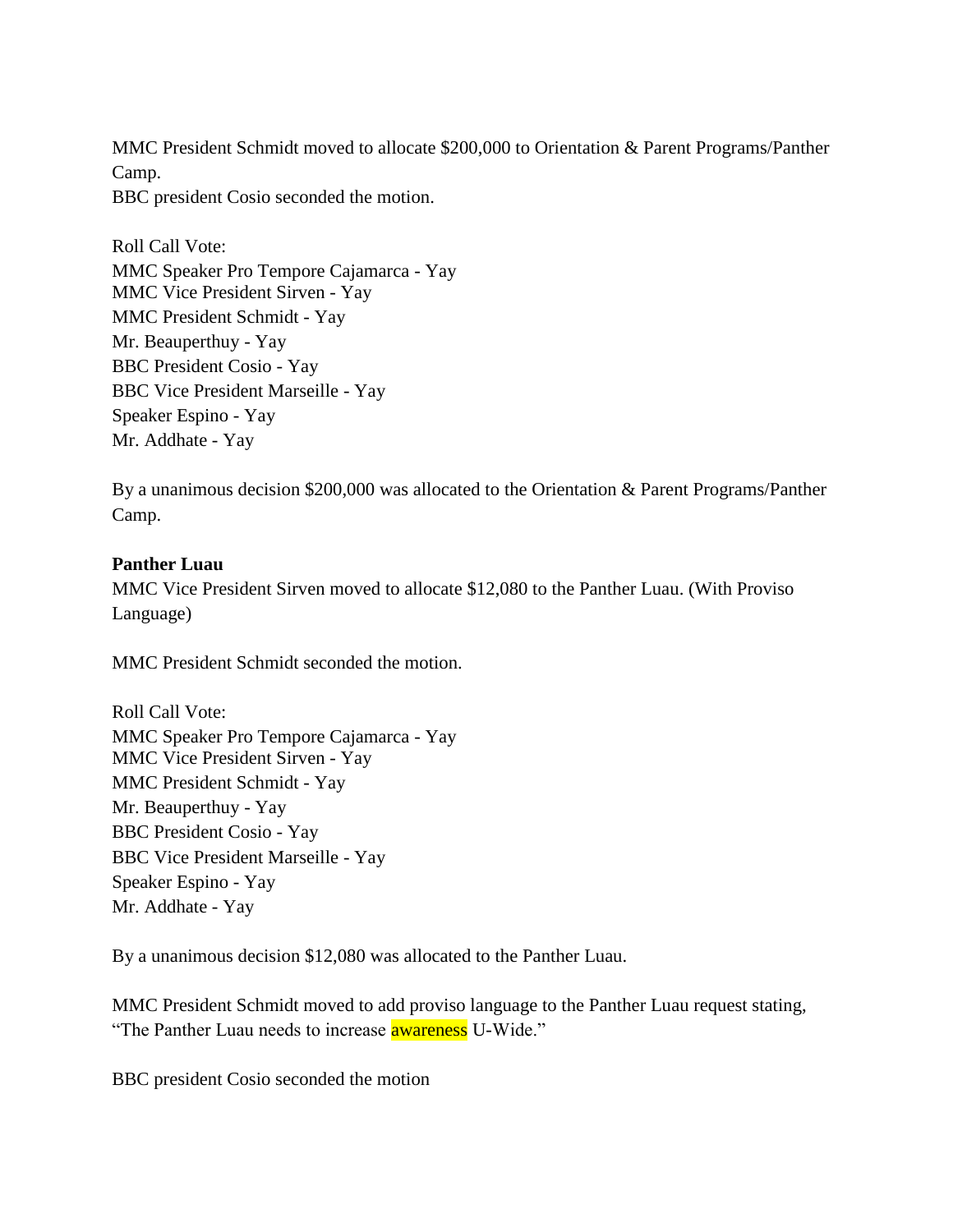#### Roll Call Vote:

MMC Speaker Pro Tempore Cajamarca - Yay MMC Vice President Sirven - Yay MMC President Schmidt - Yay Mr. Beauperthuy - Yay BBC President Cosio - Yay BBC Vice President Marseille - Yay Speaker Espino - Yay Mr. Addhate - Yay

By a unanimous decision \$12,080 was allocated to the Panther Luau with proviso language stating, "The Panther Luau needs to increase **awareness** U-Wide."

#### **XXIII. Relay For Life**

- BBC Vice President Marseille moved to allocate \$5,582 to Relay For Life.
- BBC President Cosio seconded the motion.
- Roll Call Vote:

MMC Speaker Pro Tempore Cajamarca - Yay MMC Vice President Sirven - Yay MMC President Schmidt - Yay Mr. Beauperthuy - Yay BBC President Cosio - Yay BBC Vice President Marseille - Yay Speaker Espino - Yay Mr. Addhate - Yay

By a unanimous decision \$5,582 was allocated to Relay For Life.

#### **XXIV. Roarathon Dance Marathon**

- BBC President Cosio moved to allocate \$4,000 to the Roarathon Dance Marathon.
- MMC Vice President Sirven seconded the motion.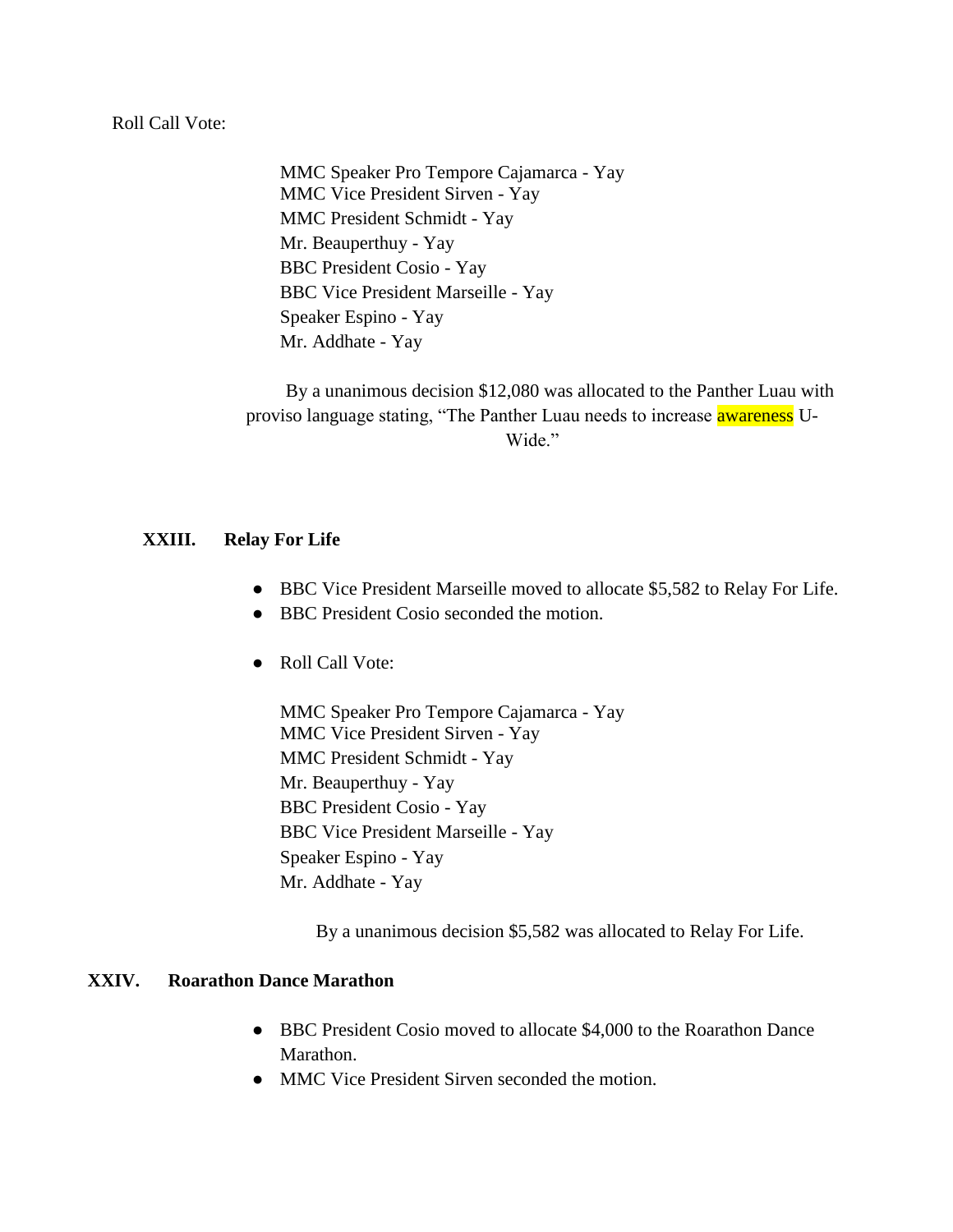● Roll Call Vote:

MMC Speaker Pro Tempore Cajamarca - Yay MMC Vice President Sirven - Yay MMC President Schmidt - Yay Mr. Beauperthuy - Yay BBC President Cosio - Yay BBC Vice President Marseille - Yay Speaker Espino - Yay Mr. Addhate - Yay

By a unanimous decision \$4,000 was allocated to the Roarathon Dance marathon.

### **XXV. Room Rental U-Wide**

- MMC Vice President Sirven moved to allocate \$461,035 to Room Rental U-Wide. (With Proviso Language)
- BBC president Cosio seconded the motion.
- Roll Call Vote:

MMC Speaker Pro Tempore Cajamarca - Yay MMC Vice President Sirven - Yay MMC President Schmidt - Yay Mr. Beauperthuy - Yay BBC President Cosio - Yay BBC Vice President Marseille - Yay Speaker Espino - Yay Mr. Addhate - Yay

By a unanimous decision \$461,035 was allocated to Room Rental U-Wide

- MMC President Schmidt moved to add proviso language to the Room Rental U-Wide Request which stated, " FIU SGA must receive a monthly report on the usage & amount spent. If there is any unused balance at the end of the fiscal year then it shall be carried forward into the same category for this purpose. Also the FIU SGA Presidents & Comptrollers must be involved in the ongoing discussions on how to implement budget distribution."
- BBC President Cosio seconded the motion.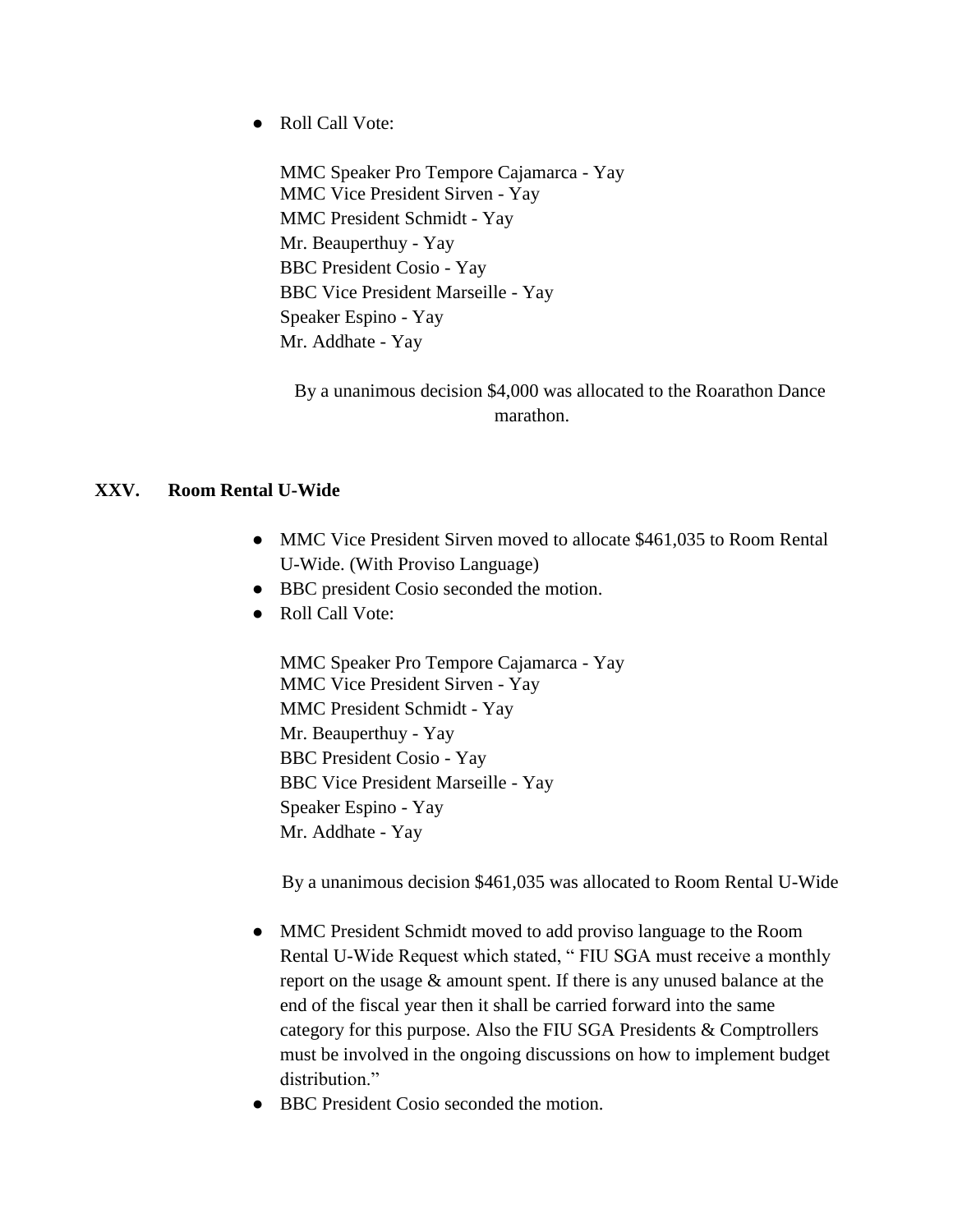● Roll Call Vote:

MMC Speaker Pro Tempore Cajamarca - Yay MMC Vice President Sirven - Yay MMC President Schmidt - Yay Mr. Beauperthuy - Yay BBC President Cosio - Yay BBC Vice President Marseille - Yay Speaker Espino - Yay Mr. Addhate - Yay

By a unanimous decision \$461,035 was allocated to Room Rental U-Wide with proviso language stating, "FIU SGA must receive a monthly report on the usage & amount spent. If there is any unused balance at the end of the fiscal year then it shall be carried forward into the same category for this purpose. Also the FIU SGA Presidents & Comptrollers must be involved in the ongoing discussions

on how to implement budget distribution."

## **XXVI. SGA Intern Program**

- MMC President Schmidt moved to allocate \$0 to the SGA Intern Program.
- BBC President Cosio seconded the motion.
- Roll Call Vote:

MMC Speaker Pro Tempore Cajamarca - Yay MMC Vice President Sirven - Yay MMC President Schmidt - Yay Mr. Beauperthuy - Yay BBC President Cosio - Yay BBC Vice President Marseille - Yay Speaker Espino - Yay Mr. Addhate - Nay

By a 7-1 decision \$0 was allocated to the SGA Intern Program.

#### **XXVII. SAGA**

- MMC President Schmidt moved to allocate \$5,250 to SAGA.
- BBC Vice President Marseille seconded the motion.
- Roll Call Vote: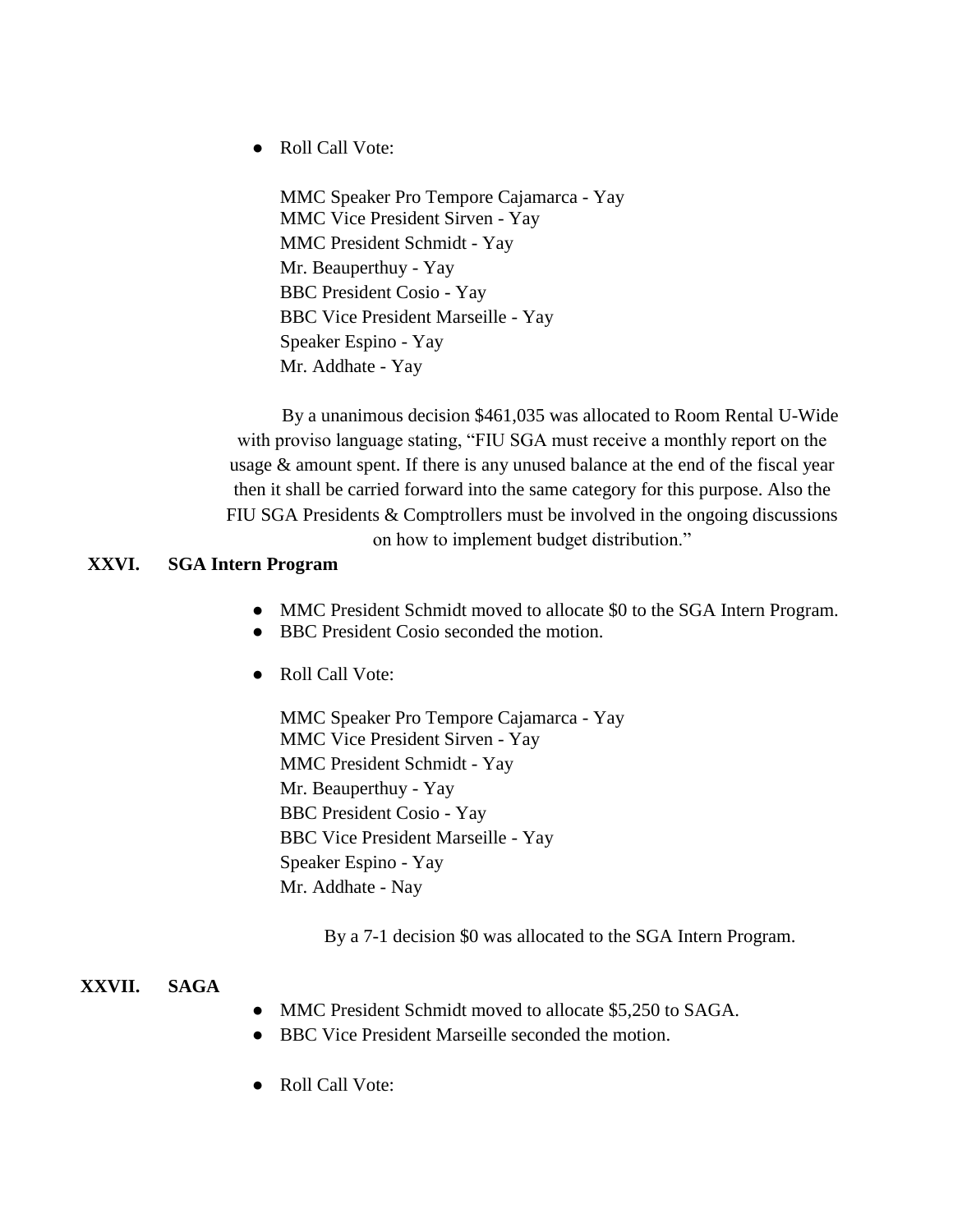MMC Speaker Pro Tempore Cajamarca - Yay MMC Vice President Sirven - Yay MMC President Schmidt - Yay Mr. Beauperthuy - Yay BBC President Cosio - Yay BBC Vice President Marseille - Yay Speaker Espino - Yay Mr. Addhate - Yay

By a unanimous decision \$5,250 was allocated to SAGA.

#### **XXVIII. Student Ambassador**

- BBC President Cosio moved to allocate \$20,000 to Student Ambassador. (With Proviso Language)
- MMC President Schmidt seconded the motion.
- Roll Call Vote:

MMC Speaker Pro Tempore Cajamarca - Yay MMC Vice President Sirven - Yay MMC President Schmidt - Yay Mr. Beauperthuy - Yay BBC President Cosio - Yay BBC Vice President Marseille - Yay Speaker Espino - Yay Mr. Addhate - Yay

By a unanimous decision \$20,000 was allocated to Student Ambassador.

Vice President Sirven moved to have 3 minutes of open discussion. BBC President Cosio seconded the motion. The motion passed unanimously.

Vice President Sirven moved to end the 3 minutes of open discussion. BBC President Cosio seconded the motion. The motion passed unanimously.

> • MMC Vice President Sirven moved to add proviso language to the Student Ambassador request which stated, " The Student Ambassadors shall become a U-Wide agency of SGA & must abide by all SGA policies. Also the Student Ambassadors shall be appointed by the concurrence of both the FIU SGA Presidents after the Student Ambassador E-Board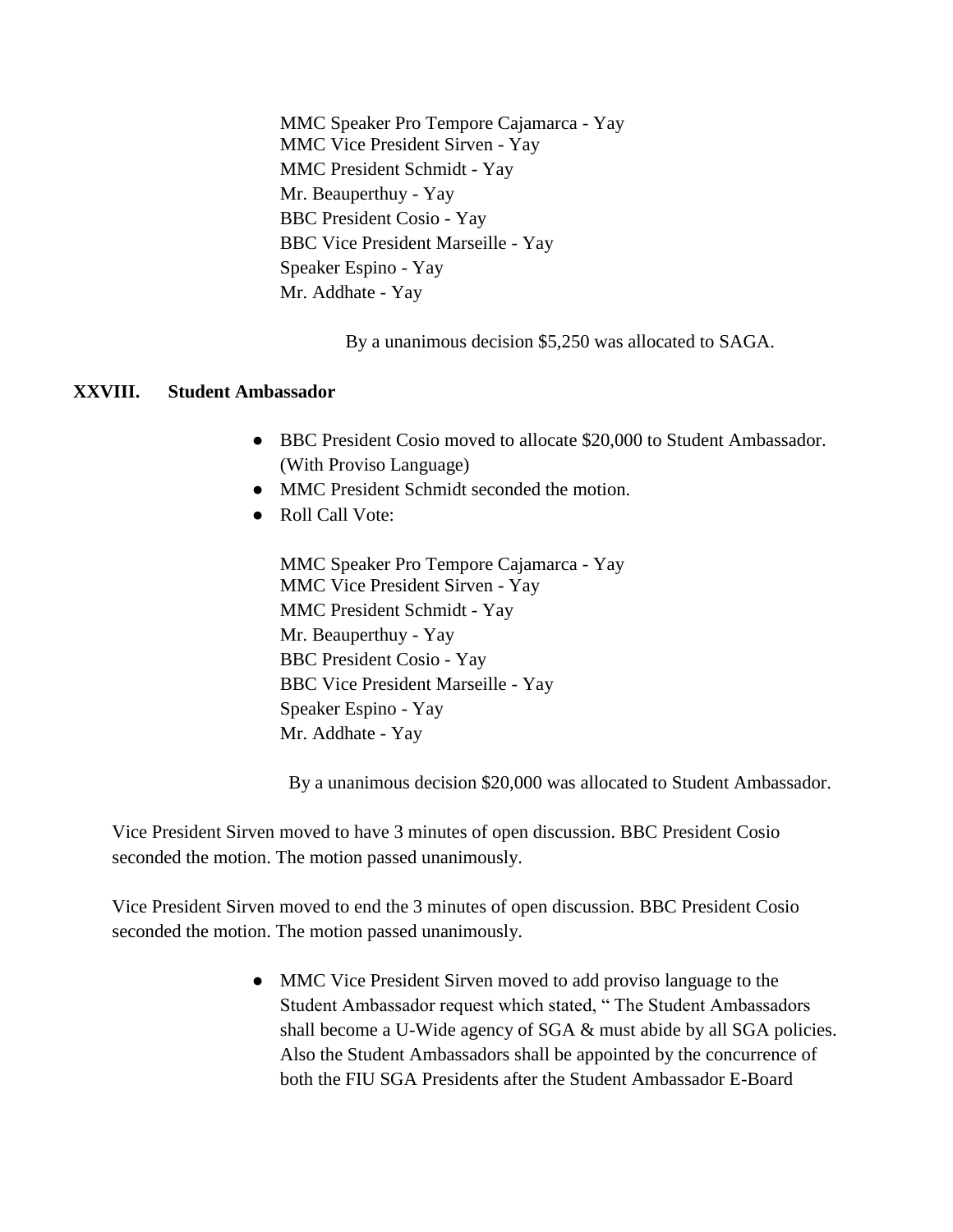submits a recommendation for the position. In addition, the Student Ambassador Advisor must be a staff member from the FIU advancement."

MMC President Schmidt stepped out of the hearing.

- BBC President Cosio seconded the motion.
- Roll Call Vote:

MMC Speaker Pro Tempore Cajamarca - Yay MMC Vice President Sirven - Yay Mr. Beauperthuy - Yay BBC President Cosio - Yay BBC Vice President Marseille - Yay Speaker Espino - Yay Mr. Addhate - Yay

By a unanimous decision \$20,000 was allocated to Student Ambassador with proviso language stating, "The Student Ambassadors shall become a U-Wide agency of SGA & must abide by all SGA policies. Also the Student Ambassadors shall be appointed by the concurrence of both the FIU SGA Presidents after the Student Ambassador E-Board submits a recommendation for the position. In addition, the Student Ambassador Advisor must be a staff member from the FIU advancement."

## **XXIX. Student Conduct & Conflict Resolution**

- BBC President Cosio moved to allocate \$11,000 to Student Conduct & Conflict Resolution. (With Proviso Language)
- BBC Vice President Marseille seconded the motion.
- Roll Call Vote:

MMC Speaker Pro Tempore Cajamarca - Yay MMC Vice President Sirven - Yay Mr. Beauperthuy - Yay BBC President Cosio - Yay BBC Vice President Marseille - Yay Speaker Espino - Yay Mr. Addhate - Yay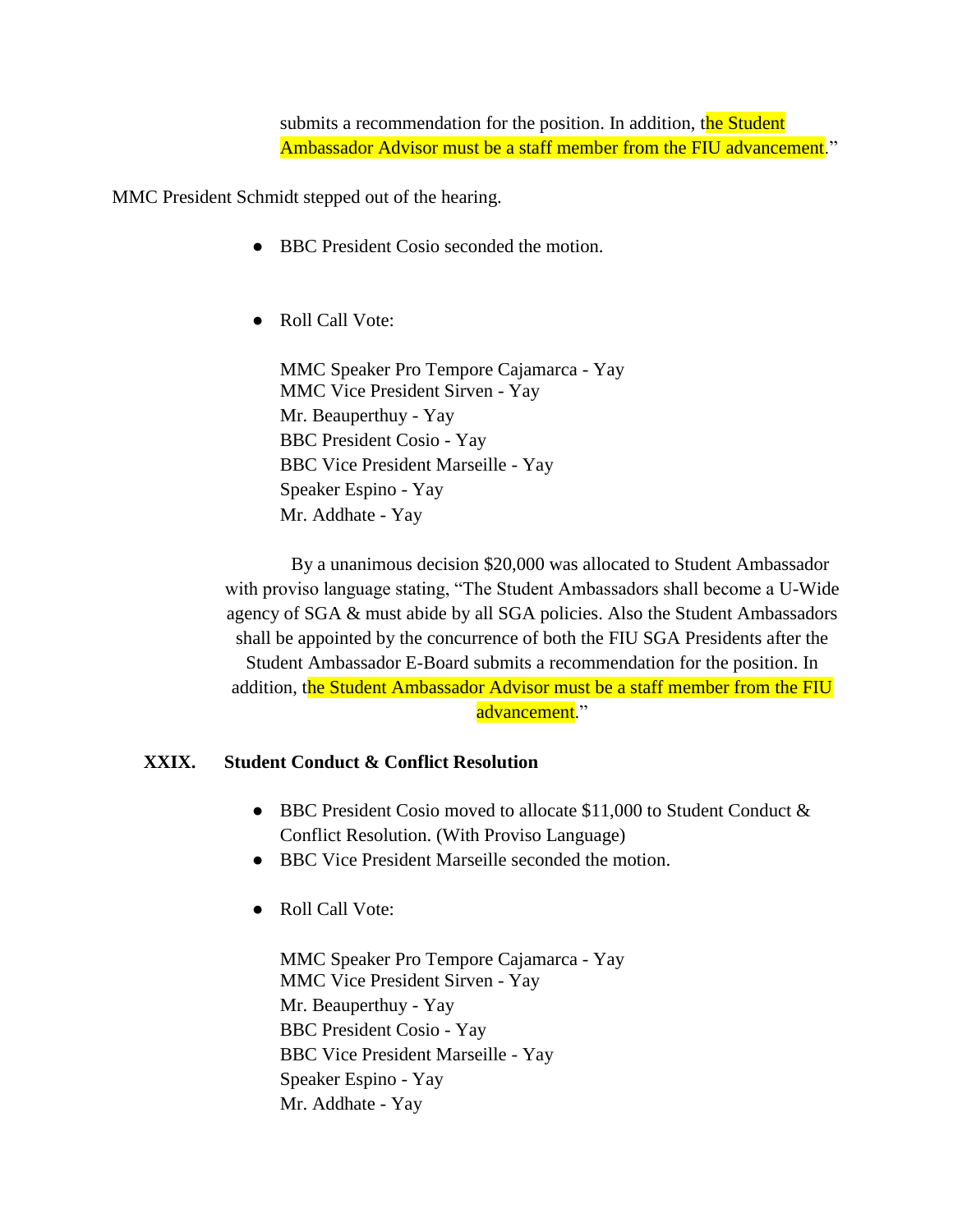By a unanimous decision \$11,000 was allocated to Student Conduct & Conflict Resolution.

- MMC Vice President Sirven moved to add proviso language to the Student Conduct & Conflict Resolution request which stated, "Student Conduct & Conflict Resolution must create an educational video for students & student organizations to better understand the new code of conduct."
- BBC President Cosio seconded the motion.
- Roll Call Vote:

MMC Speaker Pro Tempore Cajamarca - Yay MMC Vice President Sirven - Yay Mr. Beauperthuy - Yay BBC President Cosio - Yay BBC Vice President Marseille - Yay Speaker Espino - Yay Mr. Addhate - Yay

By a unanimous decision \$11,000 was allocated to Student Conduct & Conflict Resolution with proviso language stating, "Student Conduct & Conflict Resolution must create an educational video for students  $\&$  student organizations to better understand the new code of conduct."

BBC President Cosio moved for a 5 minute recess. MMC VP Sirven seconded the motion. The motion passed unanimously.

MMC President Schmidt returned at 3:22 P.M.

Session resumed at 3:37 P.M.

## **XXX. Student Handbook**

- MMC President moved to allocate \$0 to Student Handbook.
- MMC Speaker Pro Tempore Cajamarca seconded the motion.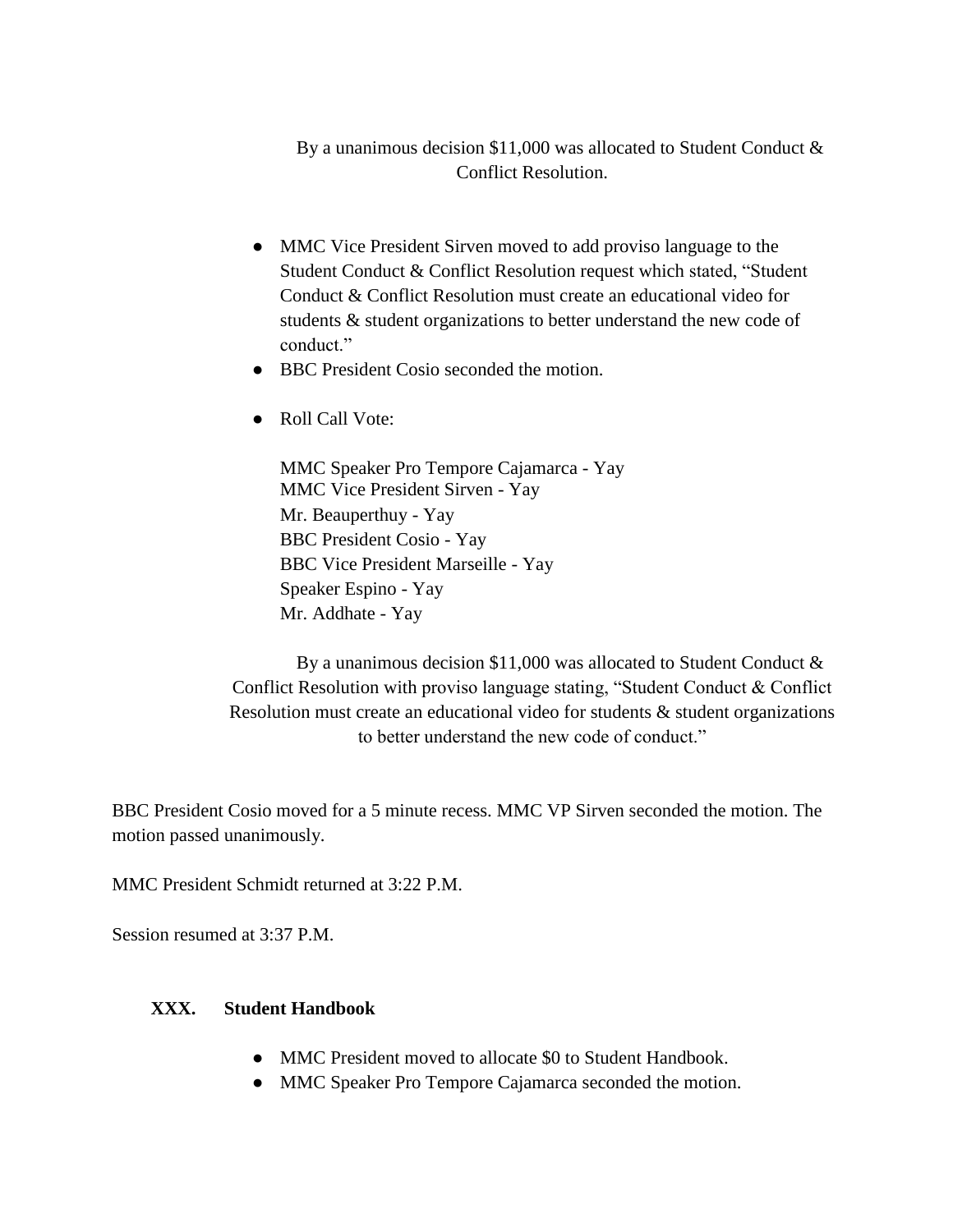● Roll Call Vote:

MMC Speaker Pro Tempore Cajamarca - Yay MMC Vice President Sirven - Yay MMC President Schmidt - Yay Mr. Beauperthuy - Yay BBC President Cosio - Yay BBC Vice President Marseille - Yay Speaker Espino - Yay Mr. Addhate - Yay

By a unanimous decision \$0 was allocated to Student Handbook.

#### **XXXI. Student Life Awards**

- BBC President Cosio moved to allocate \$13,506 to the Student Life Awards.
- MMC President Schmidt seconded the motion.
- Roll Call Vote:

MMC Speaker Pro Tempore Cajamarca - Yay MMC Vice President Sirven - Yay MMC President Schmidt - Yay Mr. Beauperthuy - Yay BBC President Cosio - Yay BBC Vice President Marseille - Yay Speaker Espino - Yay Mr. Addhate - Yay

By a unanimous decision \$13,506 was allocated to the Student Life Awards.

#### **XXXII. Student Media**

- BBC President Cosio moved to allocate \$147,694 to Student Media. (With Proviso Language)
- MMC Vice President Sirven seconded the motion.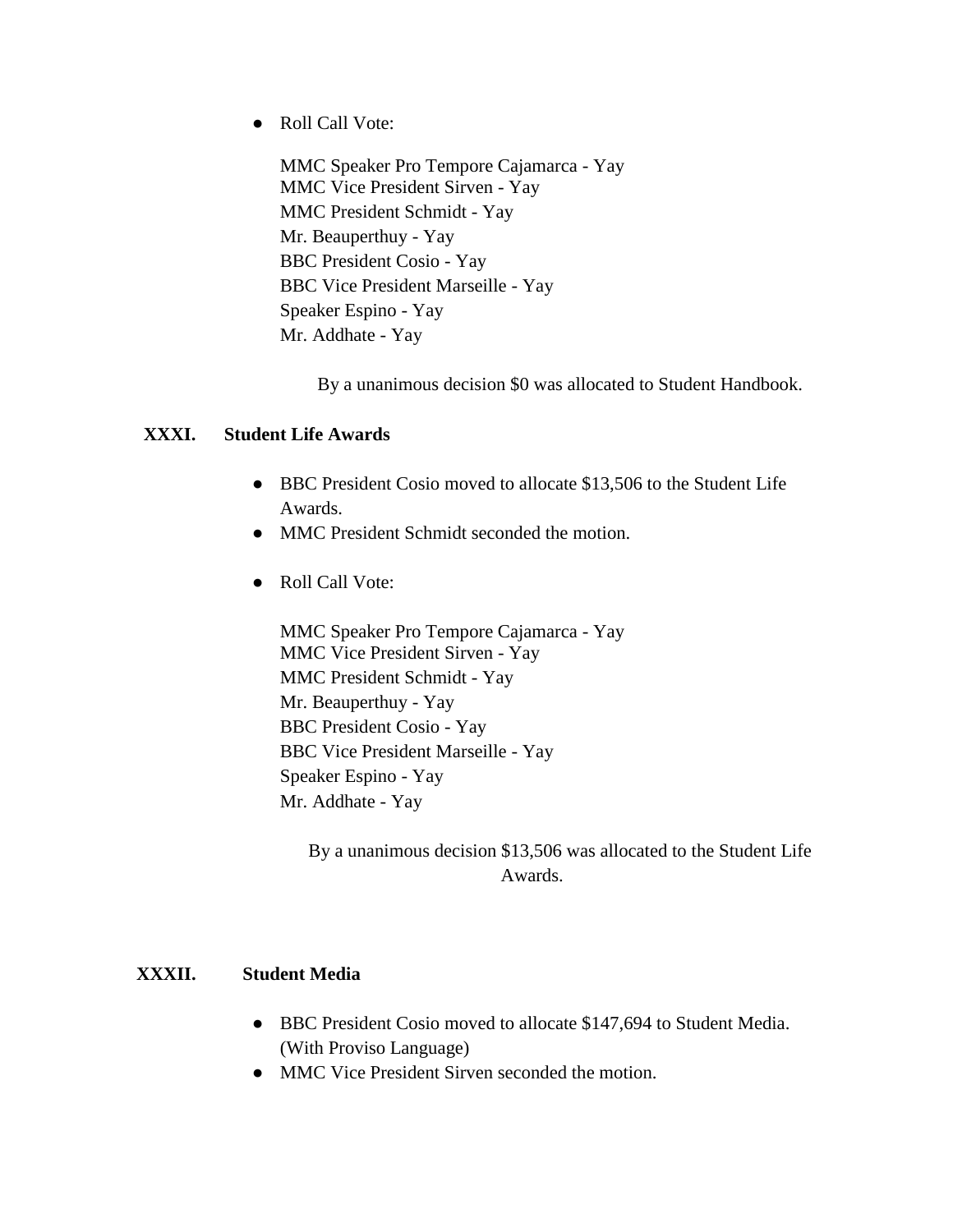● Roll Call Vote:

MMC Speaker Pro Tempore Cajamarca - Yay MMC Vice President Sirven - Yay MMC President Schmidt - Yay Mr. Beauperthuy - Yay BBC President Cosio - Yay BBC Vice President Marseille - Yay Speaker Espino - Yay Mr. Addhate - Yay

By a unanimous decision \$147,694 was allocated to Student Media.

MMC Vice President Sirven moved for a 3 minute open discussion. BBC president cosio seconded the motion. the motion passed unanimously.

MMC Vice President Sirven moved to end the 3 minute open discussion. BBC President Cosio seconded the motion. the motion passed unanimously.

- BBC President Cosio moved to add proviso language to the Student Media request which stated, " Student Media shall have a break down of its budget readily accessible to all students, especially its members."
- MMC Vice President Sirven seconded the motion
- Roll Call Vote:

MMC Speaker Pro Tempore Cajamarca - Yay MMC Vice President Sirven - Yay MMC President Schmidt - Yay Mr. Beauperthuy - Yay BBC President Cosio - Yay BBC Vice President Marseille - Yay Speaker Espino - Yay Mr. Addhate - Yay

By a unanimous decision \$147,694 was allocated to Student Media with proviso language stating, "Student Media shall have a break down of its budget readily accessible to all students, especially its members."

## **XXXIII. U-Wide Leadership**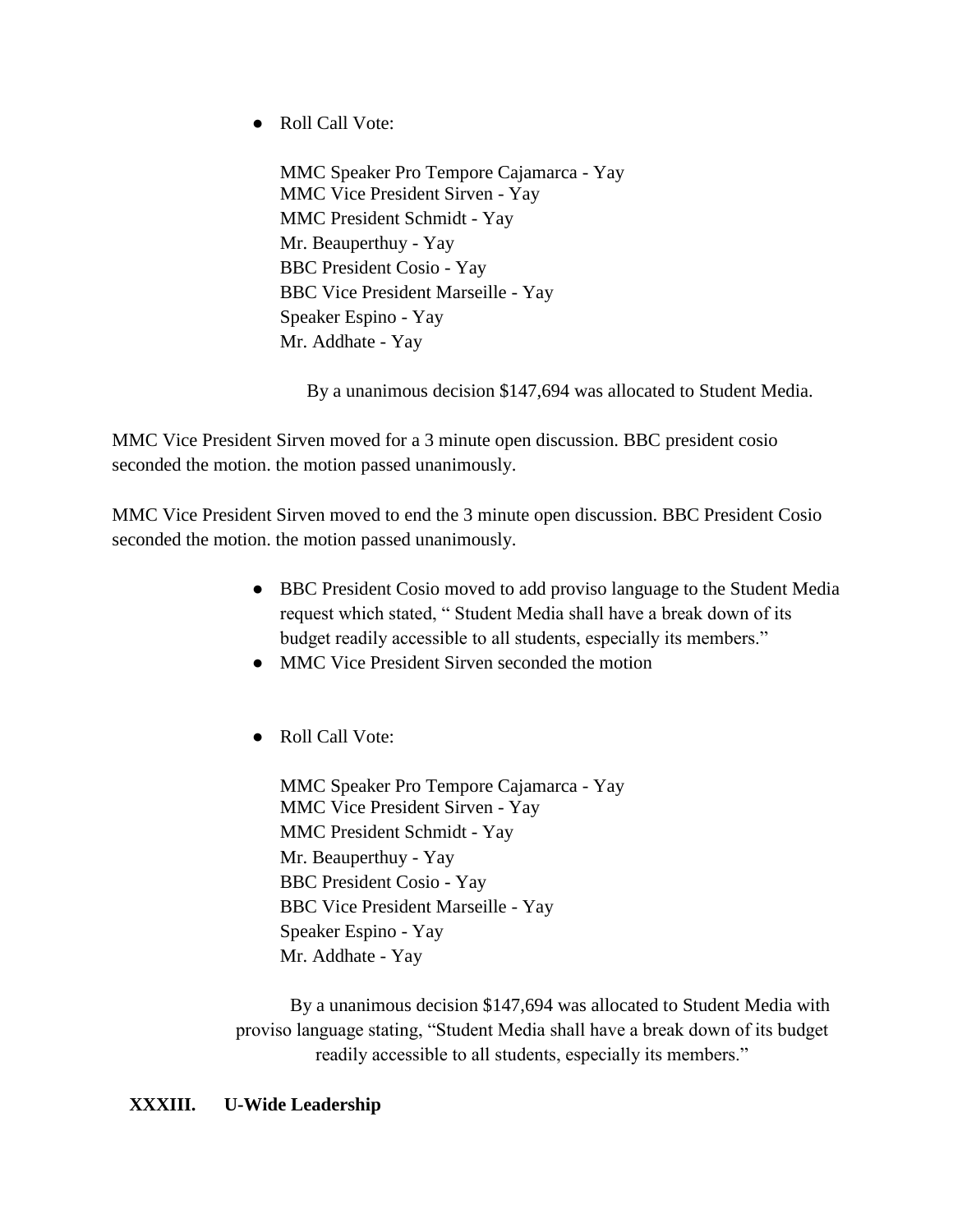- MMC Vice President Sirven moved to allocate \$39,554 to U-Wide Leadership. (With Proviso Language)
- BBC President Cosio seconded the motion.
- Roll Call Vote:

MMC Speaker Pro Tempore Cajamarca - Yay MMC Vice President Sirven - Yay MMC President Schmidt - Yay Mr. Beauperthuy - Yay BBC President Cosio - Yay BBC Vice President Marseille - Yay Speaker Espino - Yay Mr. Addhate - Yay

By a unanimous decision \$39,554 was allocated to U-Wide Leadership.

- BBC President Cosio moved to add proviso language to the U-Wide Leadership request which stated, "Change name to SGA Leadership Retreat. Also if the event can not be held at an offsite location, then any unused funds will revert to the U-Wide contingency."
- MMC Vice President Sirven seconded the motion.
- Roll Call Vote:

MMC Speaker Pro Tempore Cajamarca - Yay MMC Vice President Sirven - Yay MMC President Schmidt - Yay Mr. Beauperthuy - Yay BBC President Cosio - Yay BBC Vice President Marseille - Yay Speaker Espino - Yay Mr. Addhate - Yay

By a unanimous decision \$39,554 was allocated to U-Wide Leadership with proviso language stating, "Change name to SGA Leadership Retreat. Also if the event can not be held at an offsite location, then any unused funds will revert to the U-Wide contingency."

#### **XXXIV. Wellness & Recreation Services MMC**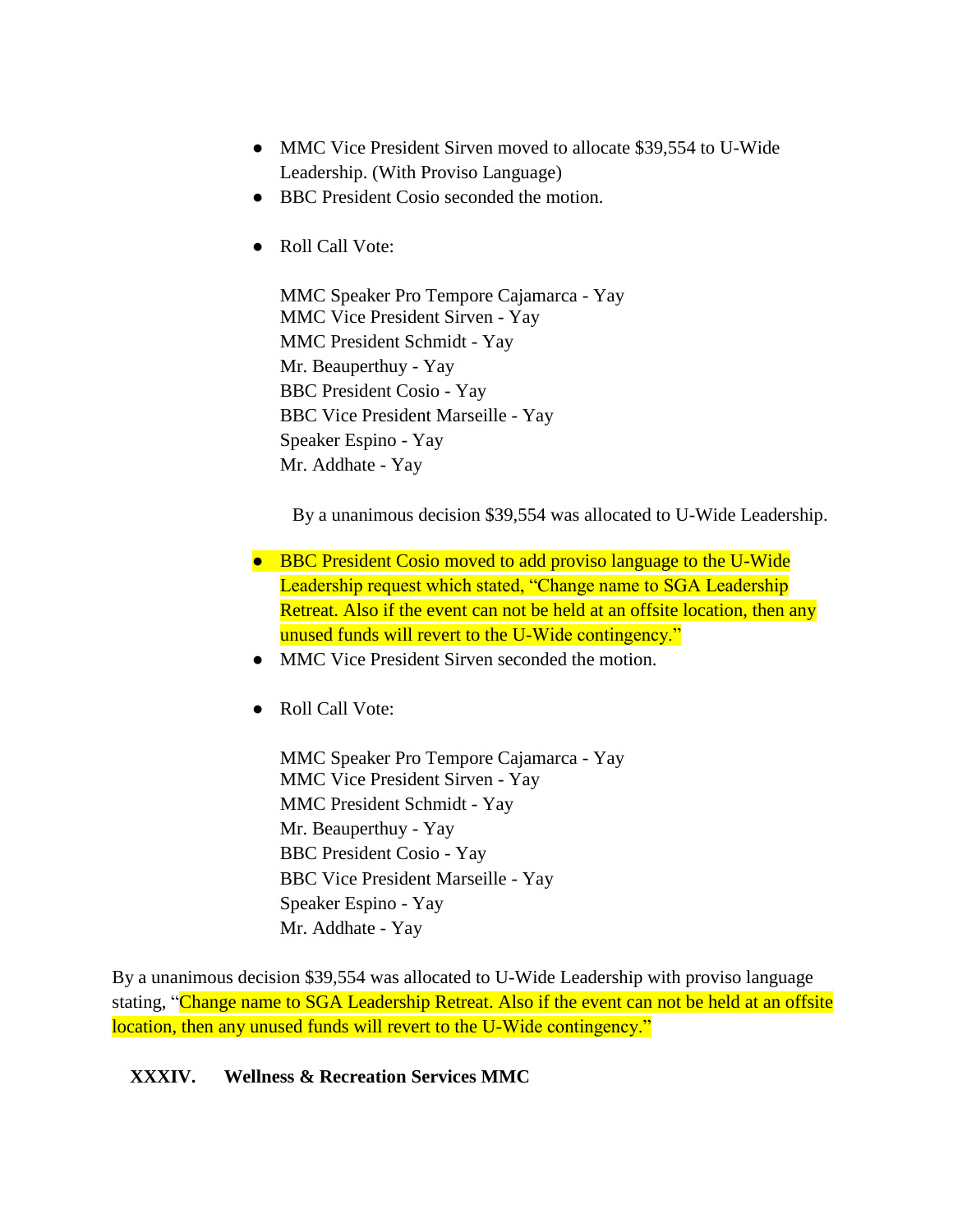- MMC Vice President Sirven moved to allocate \$3,028,374 to Wellness & recreation Services MMC.
- MMC President Schmidt seconded the motion.
- Roll Call Vote:

MMC Speaker Pro Tempore Cajamarca - Yay MMC Vice President Sirven - Yay MMC President Schmidt - Yay Mr. Beauperthuy - Yay BBC President Cosio - Yay BBC Vice President Marseille - Yay Speaker Espino - Yay Mr. Addhate - Nay

By a 7-1 decision \$3,028,374 was allocated to Wellness & recreation Services MMC.

## **XXXVI. Wellness & Recreation Services BBC**

- MMC President Schmidt moved to allocate \$1,085,557 to Wellness & Recreation Services BBC.
- BBC president Cosio seconded the motion.
- Roll Call Vote:

MMC Speaker Pro Tempore Cajamarca - Yay MMC Vice President Sirven - Yay MMC President Schmidt - Yay Mr. Beauperthuy - Yay BBC President Cosio - Yay BBC Vice President Marseille - Yay Speaker Espino - Yay Mr. Addhate - Yay

By a unanimous decision \$1,085,557 was allocated to Wellness & Recreation Services BBC.

## **XXXVII. Wolfe U Center**

- BBC President Cosio moved to allocate \$1,889,869 to the Wolfe U Center.
- MMC Vice President Sirven seconded the motion.
- Roll Call Vote: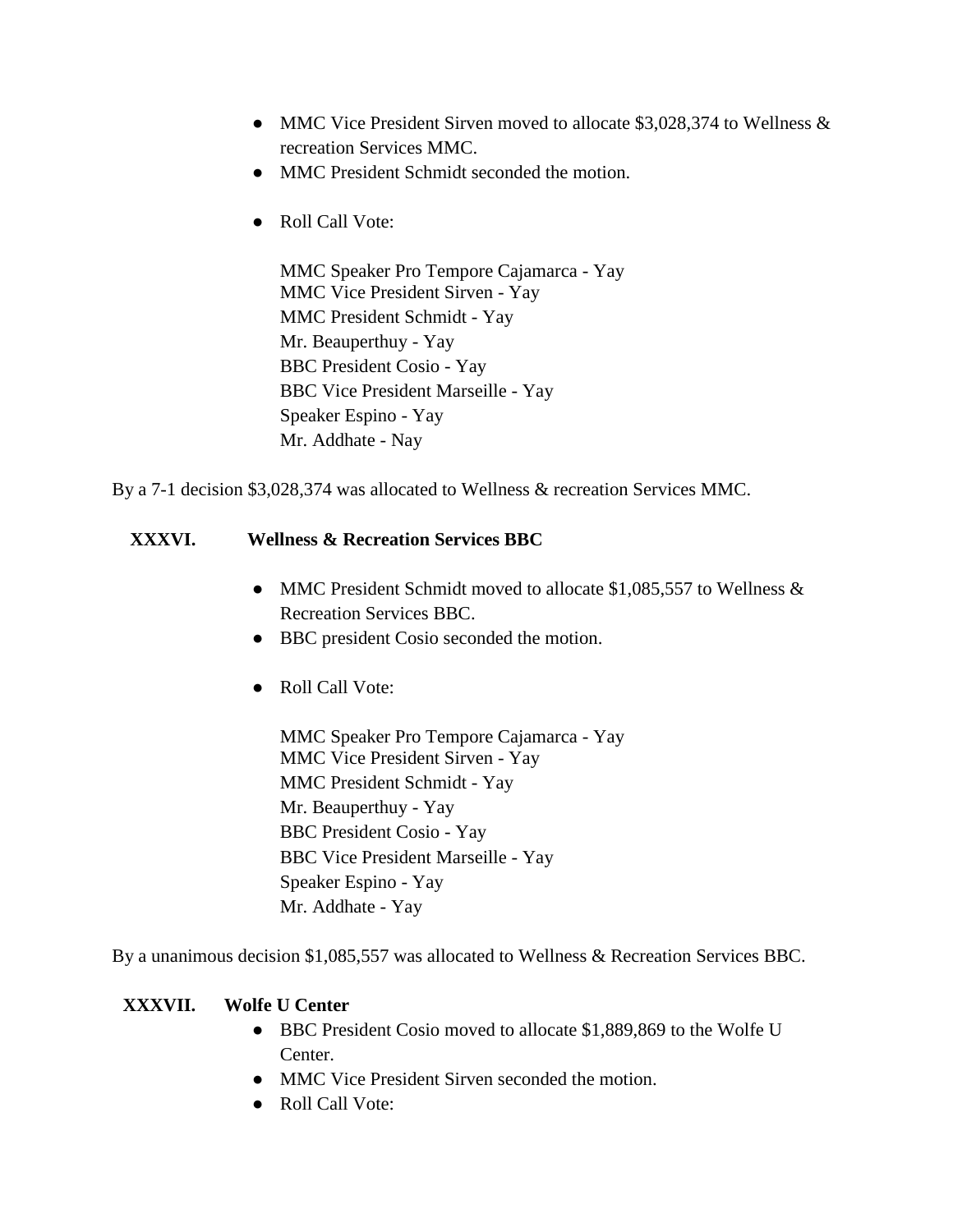MMC Speaker Pro Tempore Cajamarca - Yay MMC Vice President Sirven - Yay MMC President Schmidt - Yay Mr. Beauperthuy - Yay BBC President Cosio - Yay BBC Vice President Marseille - Yay Speaker Espino - Yay Mr. Addhate - Yay

By a unanimous decision \$1,889,869 was allocated to the Wolfe U Center.

## **XXXVIII. Women's Center**

- MMC Vice President Sirven moved to allocate \$76,000 to the Women's Center.
- BBC President Cosio seconded the motion.
- Roll Call Vote: MMC Speaker Pro Tempore Cajamarca - Yay MMC Vice President Sirven - Yay MMC President Schmidt - Yay Mr. Beauperthuy - Yay BBC President Cosio - Yay BBC Vice President Marseille - Yay Speaker Espino - Yay Mr. Addhate - Yay

By a unanimous decision \$76,000 was allocated to the Women's Center.

## **XXXIX. Base Budgets**

- MMC Vice President Sirven moved for the following to be base budgeted, not exceeding 3 years, with the adjustment for mandated salary increases for these following entities: CLS, Graham Center, Wolfe Center, Women's Center, Wellness & Recreational service MMC, & Wellness & Recreational Services BBC.
- Speaker Espino seconded the motion.
- Roll Call Vote:

MMC Speaker Pro Tempore Cajamarca - Yay MMC Vice President Sirven - Yay MMC President Schmidt - Yay Mr. Beauperthuy - Yay